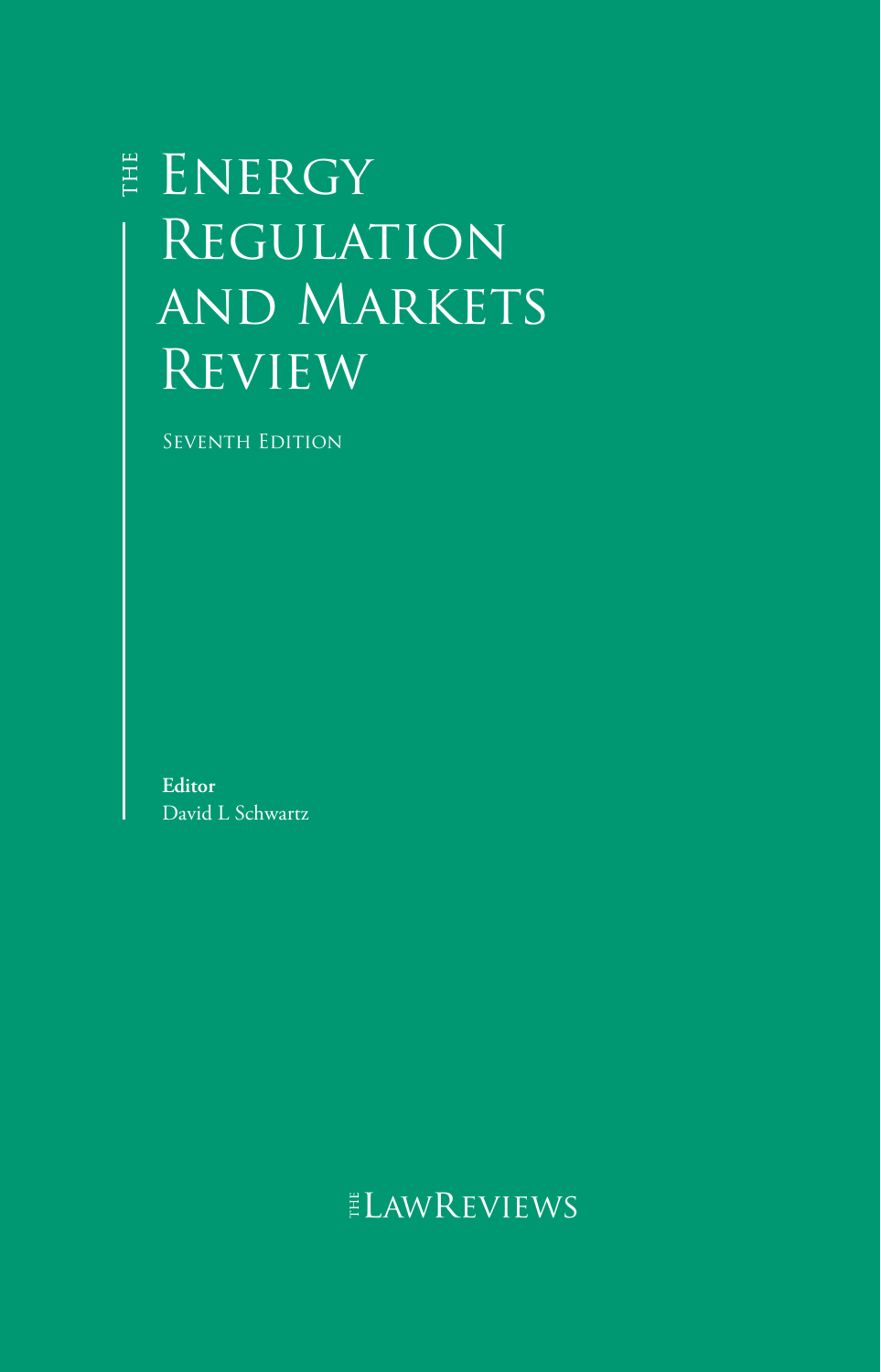# E ENERGY Regulation and Markets Review

SEVENTH EDITION

Reproduced with permission from Law Business Research Ltd This article was first published in June 2018 For further information please contact Nick.Barette@thelawreviews.co.uk

**Editor** David L Schwartz

 $ELMR$  EVIEWS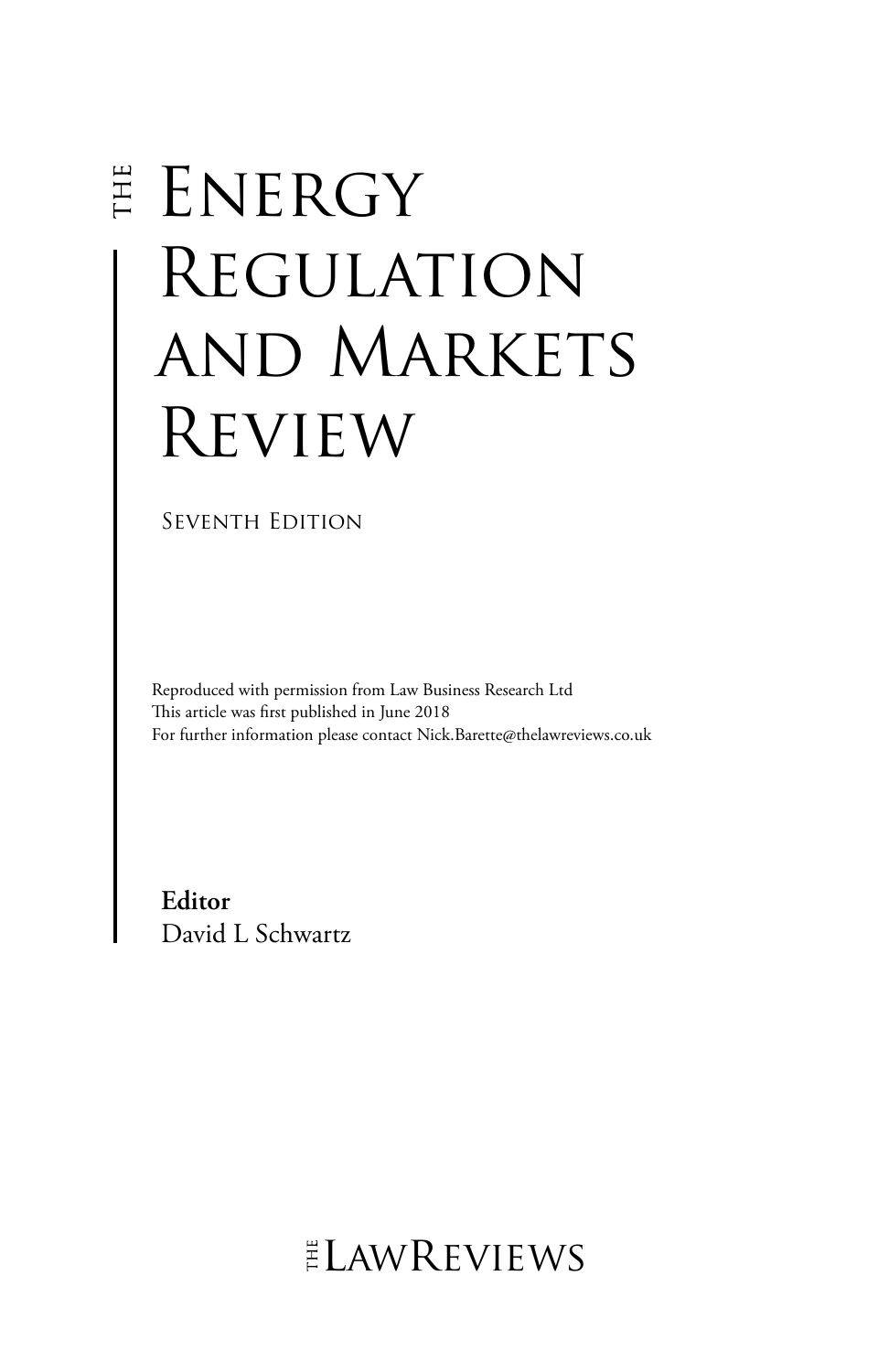#### PUBLISHER Tom Barnes

#### SENIOR BUSINESS DEVELOPMENT MANAGER Nick Barette

BUSINESS DEVELOPMENT MANAGERS Thomas Lee, Joel Woods

> SENIOR ACCOUNT MANAGER Pere Aspinall

ACCOUNT MANAGERS Sophie Emberson, Laura Lynas, Jack Bagnall

PRODUCT MARKETING EXECUTIVE Rebecca Mogridge

> RESEARCHER Arthur Hunter

EDITORIAL COORDINATOR Hannah Higgins

HEAD OF PRODUCTION Adam Myers

PRODUCTION EDITOR Claire Ancell

> SUBEDITOR Robbie Kelly

CHIEF EXECUTIVE OFFICER Paul Howarth

Published in the United Kingdom by Law Business Research Ltd, London 87 Lancaster Road, London, W11 1QQ, UK © 2018 Law Business Research Ltd www.TheLawReviews.co.uk

No photocopying: copyright licences do not apply.

The information provided in this publication is general and may not apply in a specific situation, nor does it necessarily represent the views of authors' firms or their clients. Legal advice should always be sought before taking any legal action based on the information provided. The publishers accept no responsibility for any acts or omissions contained herein. Although the information provided is accurate as of May 2018, be advised that this is a developing area. Enquiries concerning reproduction should be sent to Law Business Research, at the address above. Enquiries concerning editorial content should be directed

to the Publisher – tom.barnes@lbresearch.com

ISBN 978-1-912228-37-9

Printed in Great Britain by Encompass Print Solutions, Derbyshire Tel: 0844 2480 112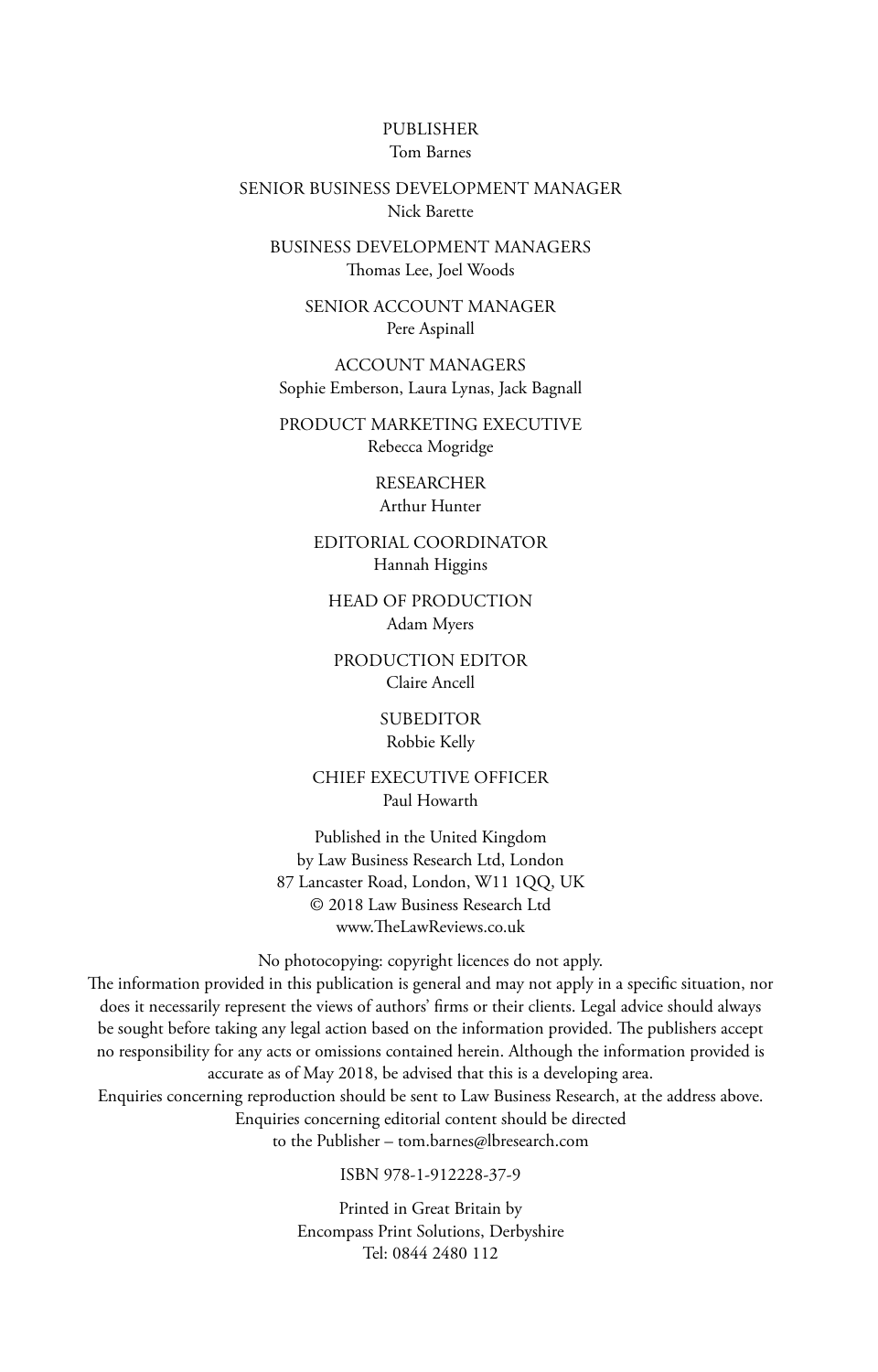# $ELMR$  EVIEWS

THE ACQUISITION AND LEVERAGED FINANCE REVIEW THE ANTI-BRIBERY AND ANTI-CORRUPTION REVIEW THE ASSET MANAGEMENT REVIEW THE ASSET TRACING AND RECOVERY REVIEW THE AVIATION LAW REVIEW THE BANKING LITIGATION LAW REVIEW THE BANKING REGULATION REVIEW THE CARTELS AND LENIENCY REVIEW THE CLASS ACTIONS LAW REVIEW THE CONSUMER FINANCE LAW REVIEW THE CORPORATE GOVERNANCE REVIEW THE CORPORATE IMMIGRATION REVIEW THE DISPUTE RESOLUTION REVIEW THE DOMINANCE AND MONOPOLIES REVIEW THE EMPLOYMENT LAW REVIEW THE ENERGY REGULATION AND MARKETS REVIEW THE ENVIRONMENT AND CLIMATE CHANGE LAW REVIEW THE EXECUTIVE REMUNERATION REVIEW THE FINANCIAL TECHNOLOGY LAW REVIEW THE FOREIGN INVESTMENT REGULATION REVIEW THE FRANCHISE LAW REVIEW THE GAMBLING LAW REVIEW THE GOVERNMENT PROCUREMENT REVIEW THE HEALTHCARE LAW REVIEW THE INITIAL PUBLIC OFFERINGS LAW REVIEW THE INSOLVENCY REVIEW THE INSURANCE AND REINSURANCE LAW REVIEW THE INTELLECTUAL PROPERTY AND ANTITRUST REVIEW THE INTELLECTUAL PROPERTY REVIEW THE INTERNATIONAL ARBITRATION REVIEW THE INTERNATIONAL CAPITAL MARKETS REVIEW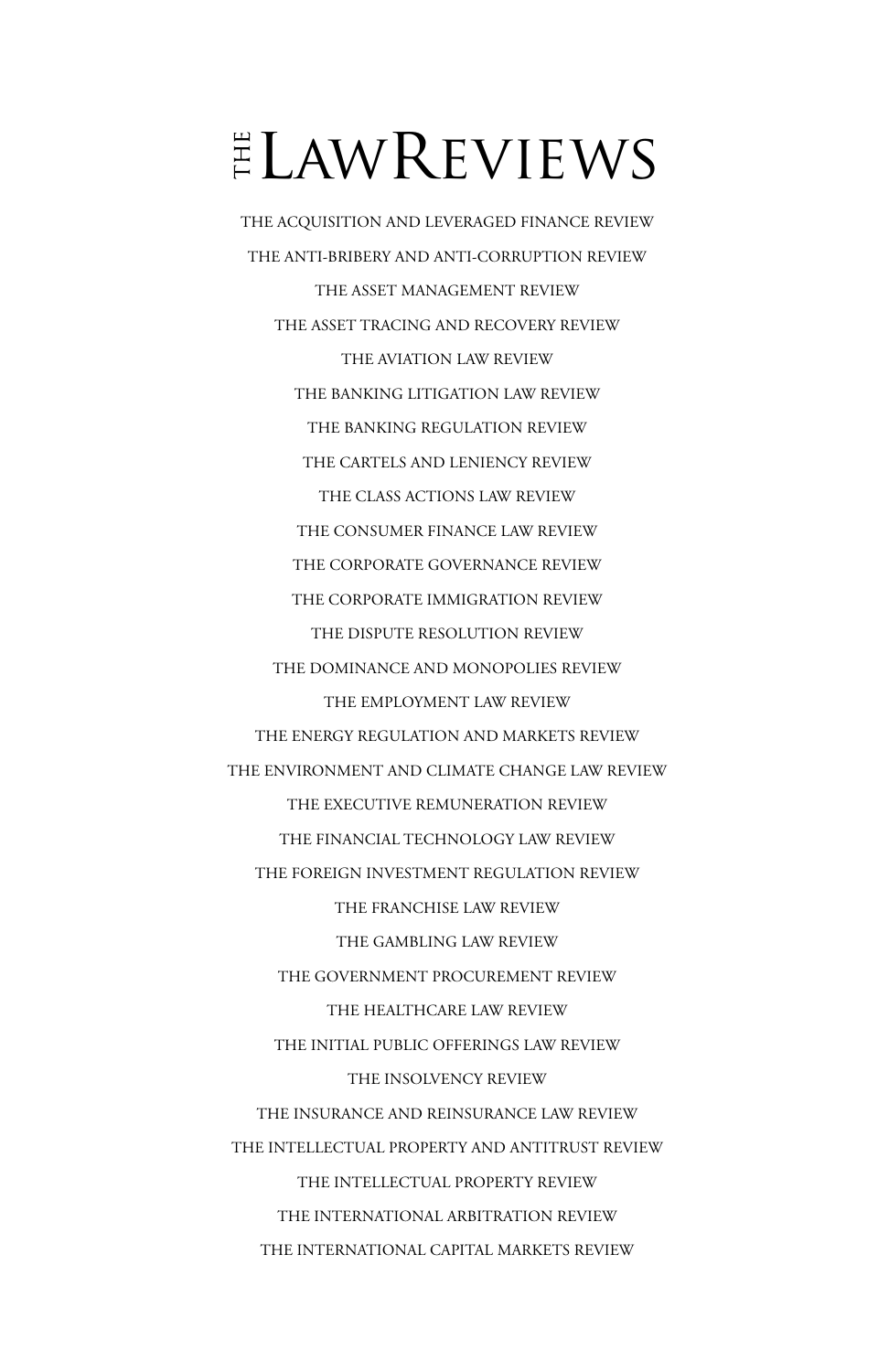THE INTERNATIONAL INVESTIGATIONS REVIEW THE INTERNATIONAL TRADE LAW REVIEW THE INVESTMENT TREATY ARBITRATION REVIEW THE INWARD INVESTMENT AND INTERNATIONAL TAXATION REVIEW THE ISLAMIC FINANCE AND MARKETS LAW REVIEW THE LABOUR AND EMPLOYMENT DISPUTES REVIEW THE LENDING AND SECURED FINANCE REVIEW THE LIFE SCIENCES LAW REVIEW THE MERGER CONTROL REVIEW THE MERGERS AND ACQUISITIONS REVIEW THE MINING LAW REVIEW THE OIL AND GAS LAW REVIEW THE PATENT LITIGATION LAW REVIEW THE PRIVACY, DATA PROTECTION AND CYBERSECURITY LAW REVIEW THE PRIVATE COMPETITION ENFORCEMENT REVIEW THE PRIVATE EQUITY REVIEW THE PRIVATE WEALTH AND PRIVATE CLIENT REVIEW THE PRODUCT REGULATION AND LIABILITY REVIEW THE PROJECTS AND CONSTRUCTION REVIEW THE PUBLIC COMPETITION ENFORCEMENT REVIEW THE PUBLIC–PRIVATE PARTNERSHIP LAW REVIEW THE REAL ESTATE LAW REVIEW THE REAL ESTATE M&A AND PRIVATE EQUITY REVIEW THE RESTRUCTURING REVIEW THE SECURITIES LITIGATION REVIEW THE SHAREHOLDER RIGHTS AND ACTIVISM REVIEW THE SHIPPING LAW REVIEW THE SPORTS LAW REVIEW THE TAX DISPUTES AND LITIGATION REVIEW THE TECHNOLOGY, MEDIA AND TELECOMMUNICATIONS REVIEW THE THIRD PARTY LITIGATION FUNDING LAW REVIEW THE TRADEMARKS LAW REVIEW THE TRANSFER PRICING LAW REVIEW THE TRANSPORT FINANCE LAW REVIEWwww.TheLawReviews.co.uk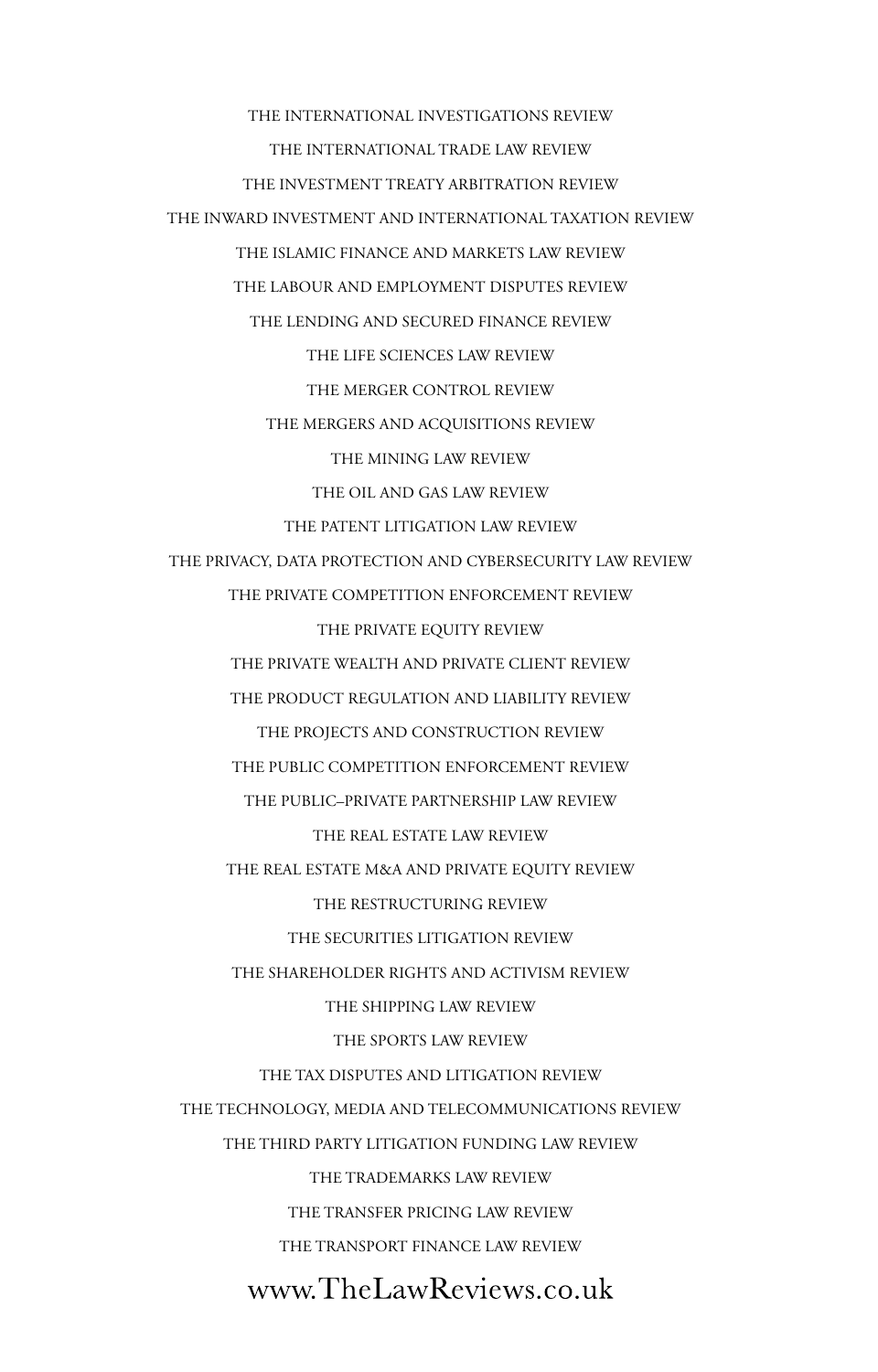## ACKNOWLEDGEMENTS

The publisher acknowledges and thanks the following law firms for their learned assistance throughout the preparation of this book:

#### ABOU JAOUDE & ASSOCIATES LAW FIRM

AFRIDI & ANGELL

ALC ADVOGADOS

ALFARO FERRER & RAMÍREZ

ANDERSON MŌRI & TOMOTSUNE

BRUUN & HJEJLE

CMS

COVINGTON & BURLING (PTY) LTD

DLA PIPER INTERNATIONAL

DUANE MORRIS & SELVAM LLP

G ELIAS & CO

HENRIQUES, ROCHA & ASSOCIADOS

HERBERT SMITH FREEHILLS LLP

**HFW** 

HOLLAND & KNIGHT

#### HVG LAW LLP

KOLCUOĞLU DEMİRKAN KOÇAKLI ATTORNEYS AT LAW

LATHAM & WATKINS

LINKLATERS LLP

MORAIS LEITÃO, GALVÃO TELES, SOARES DA SILVA & ASSOCIADOS – SOCIEDADE DE ADVOGADOS, SP, RL

#### ORRICK

#### PINHEIRO NETO ADVOGADOS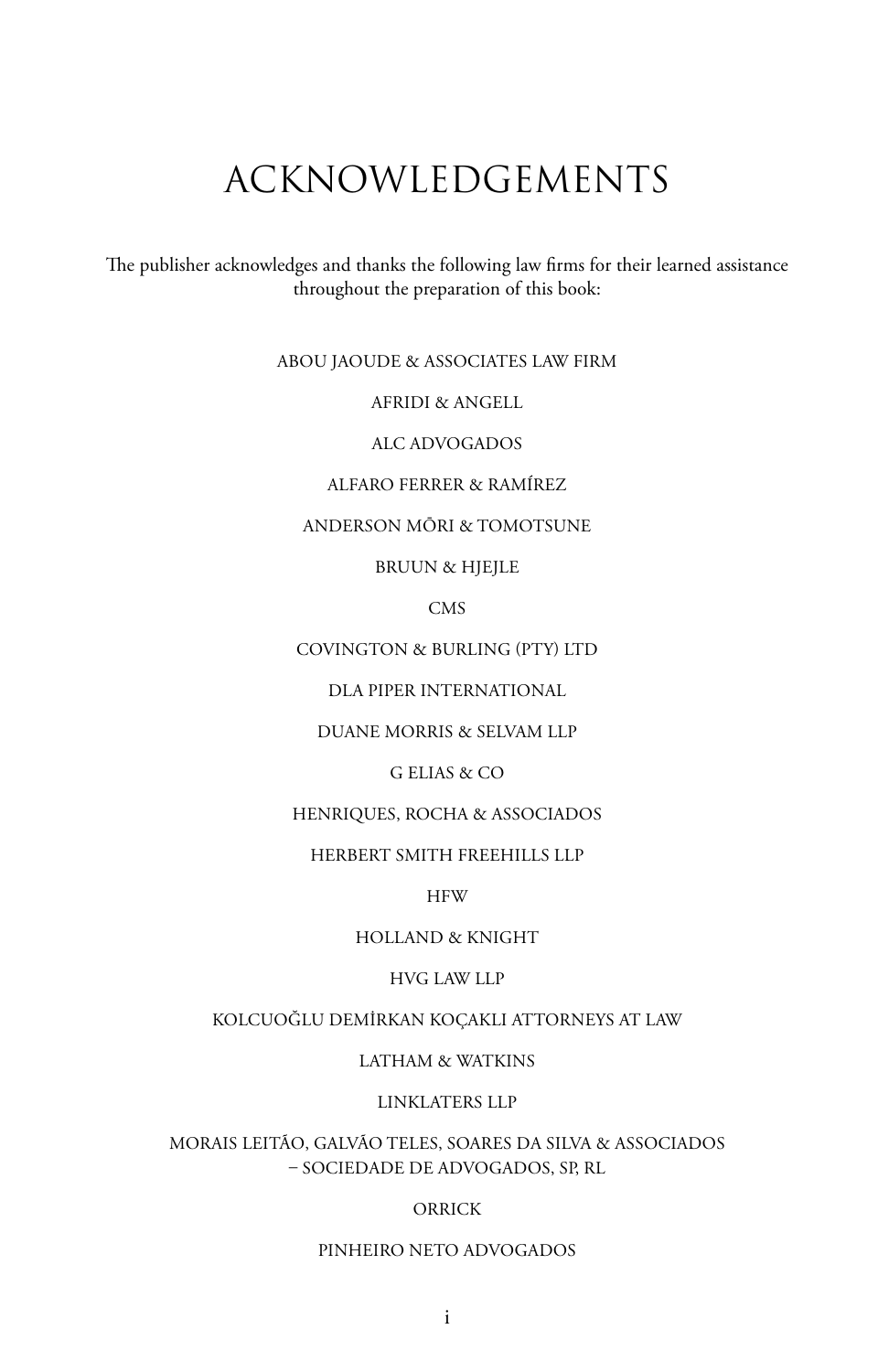#### PUYAT JACINTO SANTOS LAW OFFICE

#### SIDLEY AUSTIN LLP

#### SKRINE

#### SQUIRE PATTON BOGGS

#### STEPHENSON HARWOOD MIDDLE EAST LLP

#### STIBBE

#### STUDIO LEGALE VILLATA, DEGLI ESPOSTI E ASSOCIATI

#### TRILEGAL

#### WILMER CUTLER PICKERING HALE AND DORR LLP

#### YOON & YANG LLC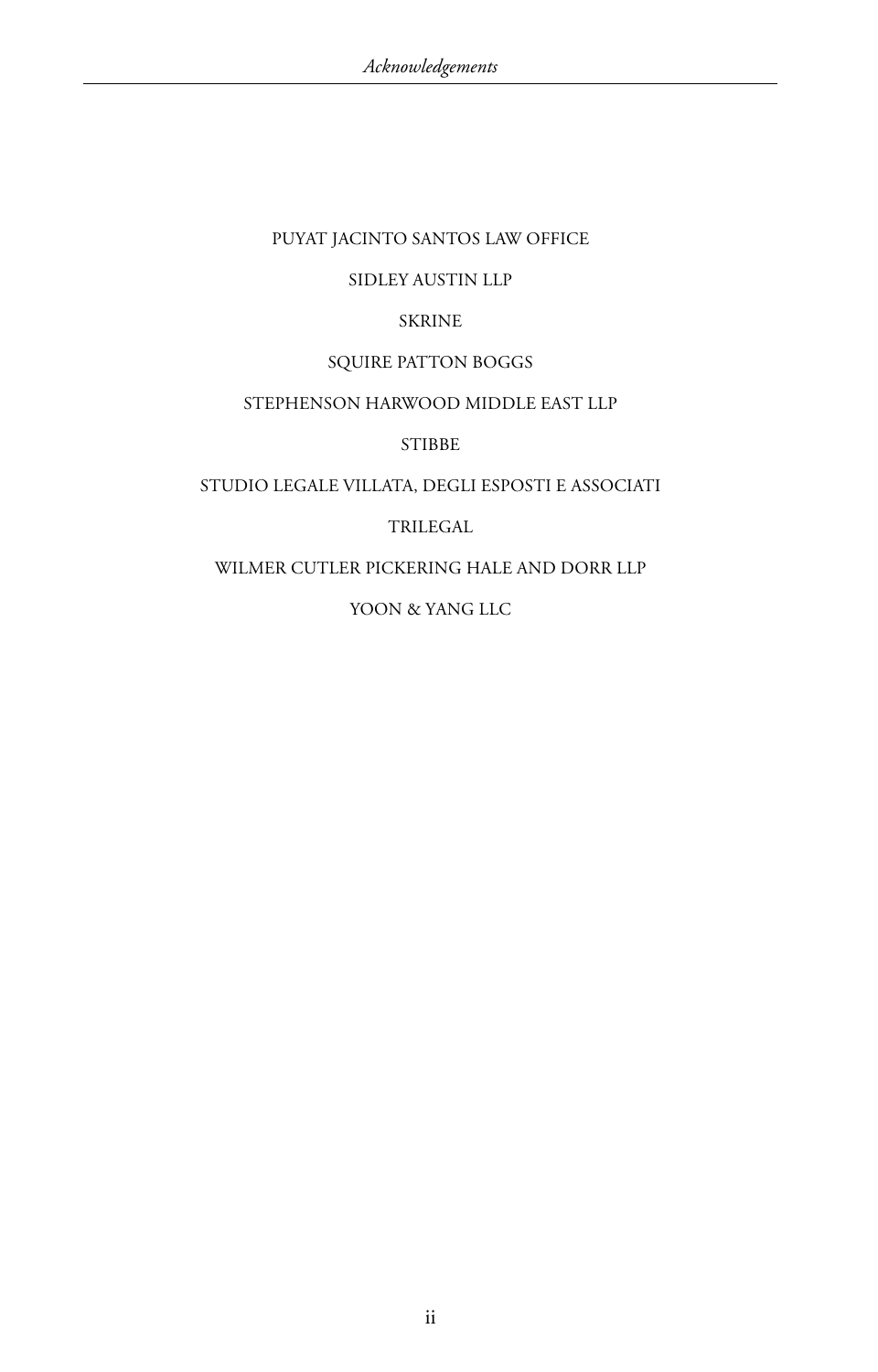# CONTENTS

| David L Schwartz |                                                                  |
|------------------|------------------------------------------------------------------|
| Chapter 1        |                                                                  |
|                  | Charles Morrison, Nigel Drew and Andreas Gunst                   |
| Chapter 2        |                                                                  |
|                  | Pascal Agboyibor, Doux Didier Boua, Gabin Gabas and Johana N'Dia |
| Chapter 3        | GAS PRICE DISPUTES UNDER LONG-TERM GAS SALES AND PURCHASE        |
|                  | John A Trenor                                                    |
| Chapter 4        | CLIMATE CHANGE: CLIMATE ACTIVISM THROUGH GOVERNMENT              |
|                  | Richard Alonso and Peter Whitfield                               |
| Chapter 5        |                                                                  |
|                  | Catarina Levy Osório and Helena Prata                            |
| Chapter 6        |                                                                  |
|                  | Simon Rear, Samantha Smart, Fiona Meaton and Connor McClymont    |
| Chapter 7        |                                                                  |
|                  | Wouter Geldhof, Cedric Degreef and Marthe Maselis                |
| Chapter 8        |                                                                  |
|                  | José Roberto Oliva Jr and Julia Batistella Machado               |
| Chapter 9        |                                                                  |
|                  | Monica Sun and James Zhang                                       |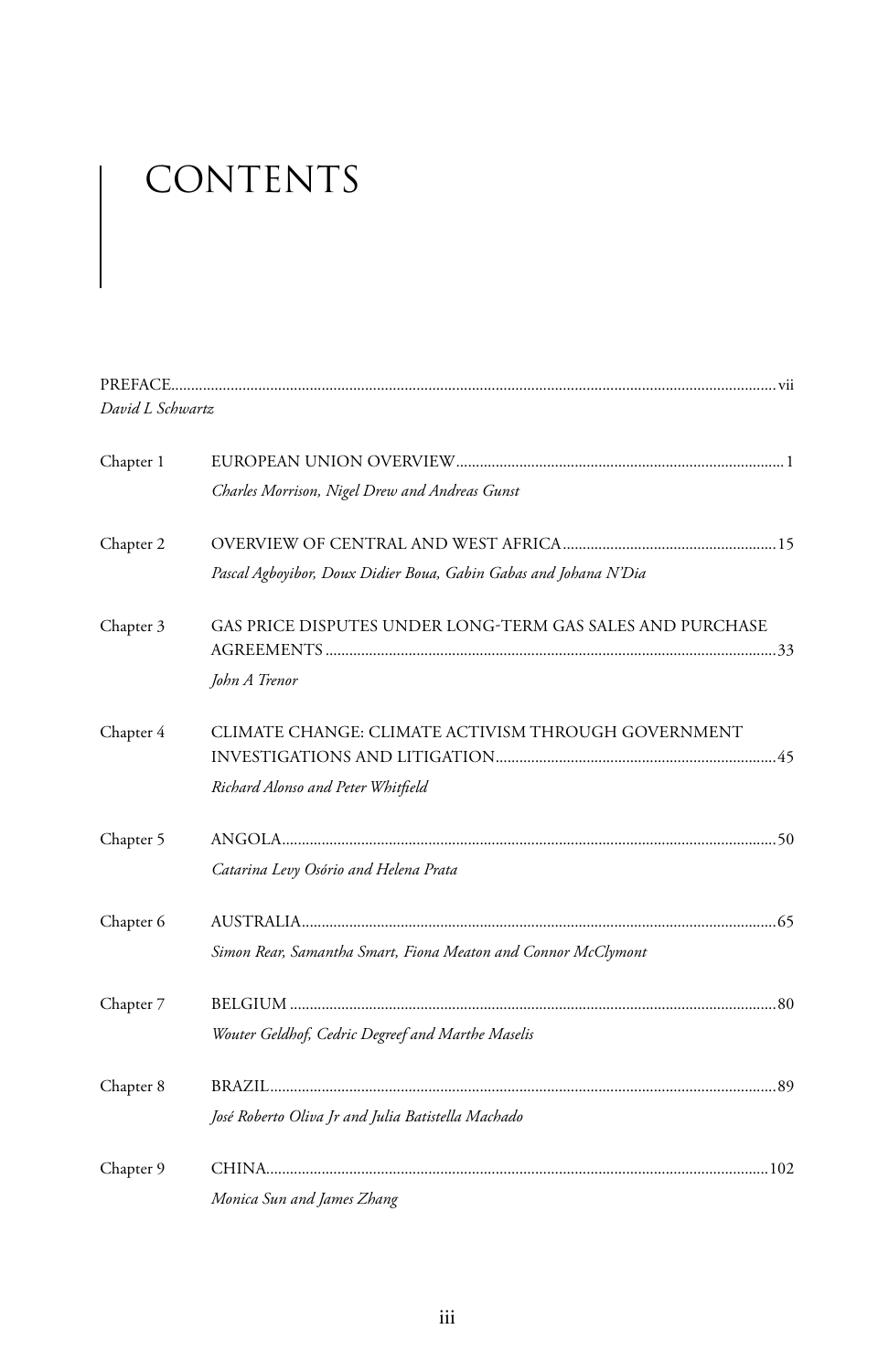| Chapter 10 |                                                                                                       |  |
|------------|-------------------------------------------------------------------------------------------------------|--|
|            | Jose V Zapata and Daniel Fajardo Villada                                                              |  |
| Chapter 11 |                                                                                                       |  |
|            | Nicolaj Kleist                                                                                        |  |
| Chapter 12 |                                                                                                       |  |
|            | Fabrice Fages and Myria Saarinen                                                                      |  |
| Chapter 13 |                                                                                                       |  |
|            | Thomas Schulz, Henry Hoda and Ruth Losch                                                              |  |
| Chapter 14 |                                                                                                       |  |
|            | Neeraj Menon and Akshita Amit                                                                         |  |
| Chapter 15 |                                                                                                       |  |
|            | Munir Hassan and Shaghayegh Smousavi                                                                  |  |
| Chapter 16 |                                                                                                       |  |
|            | Salem Chalabi                                                                                         |  |
| Chapter 17 |                                                                                                       |  |
|            | Andreina Degli Esposti                                                                                |  |
| Chapter 18 |                                                                                                       |  |
|            | Reiji Takahashi, Norifumi Takeuchi, Wataru Higuchi, Kunihiro Yokoi, Kunitaro Yabuki<br>and Kei Takada |  |
| Chapter 19 |                                                                                                       |  |
|            | Soong-Ki Yi, Kwang-Wook Lee and Changwoo Lee                                                          |  |
| Chapter 20 |                                                                                                       |  |
|            | Souraya Machnouk, Hachem El Housseini, Rana Kateb and Chadi Stephan                                   |  |
| Chapter 21 |                                                                                                       |  |
|            | Fariz Abdul Aziz and Karyn Khor                                                                       |  |
| Chapter 22 |                                                                                                       |  |
|            | Fabrícia de Almeida Henriques and Paula Duarte Rocha                                                  |  |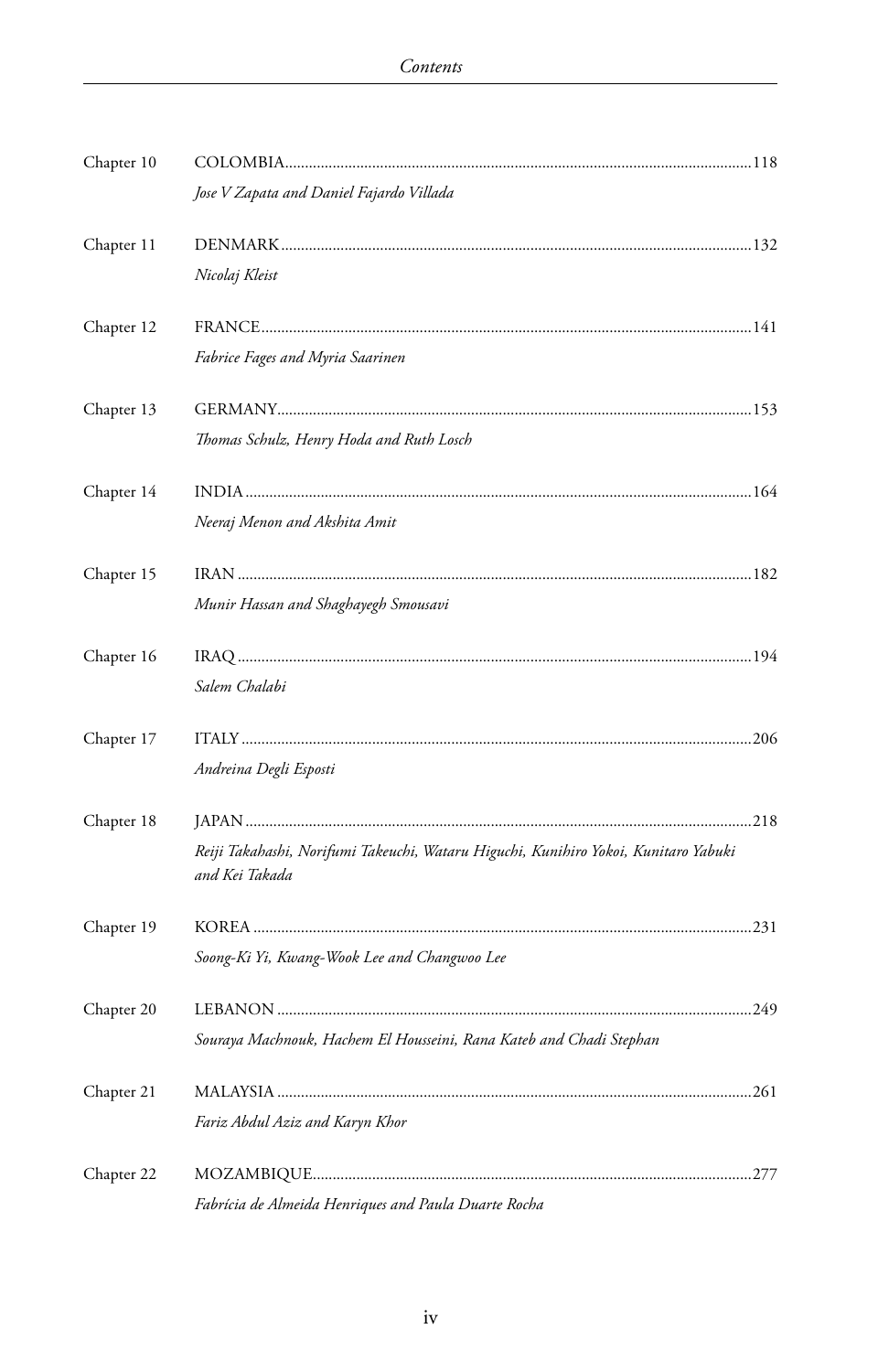| Chapter 23 |                                                                                                 |  |
|------------|-------------------------------------------------------------------------------------------------|--|
|            | Krishna Ramachandra, Rory Lang and Bei Wang                                                     |  |
| Chapter 24 |                                                                                                 |  |
|            | Dick Weiffenbach, Sander Simonetti, Nicolas Jans and Pieter Leopold                             |  |
| Chapter 25 |                                                                                                 |  |
|            | Gbolahan Elias and Okechukwu J Okoro                                                            |  |
| Chapter 26 |                                                                                                 |  |
|            | Annette Bárcenas Olivardía and Luis Horacio Moreno IV                                           |  |
| Chapter 27 |                                                                                                 |  |
|            | Monalisa C Dimalanta, Sheryl F Balot and Jewelynn Gay B Zareno                                  |  |
| Chapter 28 |                                                                                                 |  |
|            | Nuno Galvão Teles and Ricardo Andrade Amaro                                                     |  |
| Chapter 29 |                                                                                                 |  |
|            | Lido Fontana and Sharon Wing                                                                    |  |
| Chapter 30 |                                                                                                 |  |
|            | Antonio Morales                                                                                 |  |
| Chapter 31 |                                                                                                 |  |
|            | Georges Racine                                                                                  |  |
| Chapter 32 |                                                                                                 |  |
|            | Okan Demirkan, Melis Öget Koç, Gökçe İldiri and Cihan Mercan                                    |  |
| Chapter 33 |                                                                                                 |  |
|            | Masood Afridi and Adite Aloke                                                                   |  |
| Chapter 34 |                                                                                                 |  |
|            | Munir Hassan and Filip Radu                                                                     |  |
| Chapter 35 |                                                                                                 |  |
|            | Eugene R Elrod, Michael J Gergen, Natasha Gianvecchio, J Patrick Nevins<br>and David L Schwartz |  |
| Appendix 1 |                                                                                                 |  |
| Appendix 2 |                                                                                                 |  |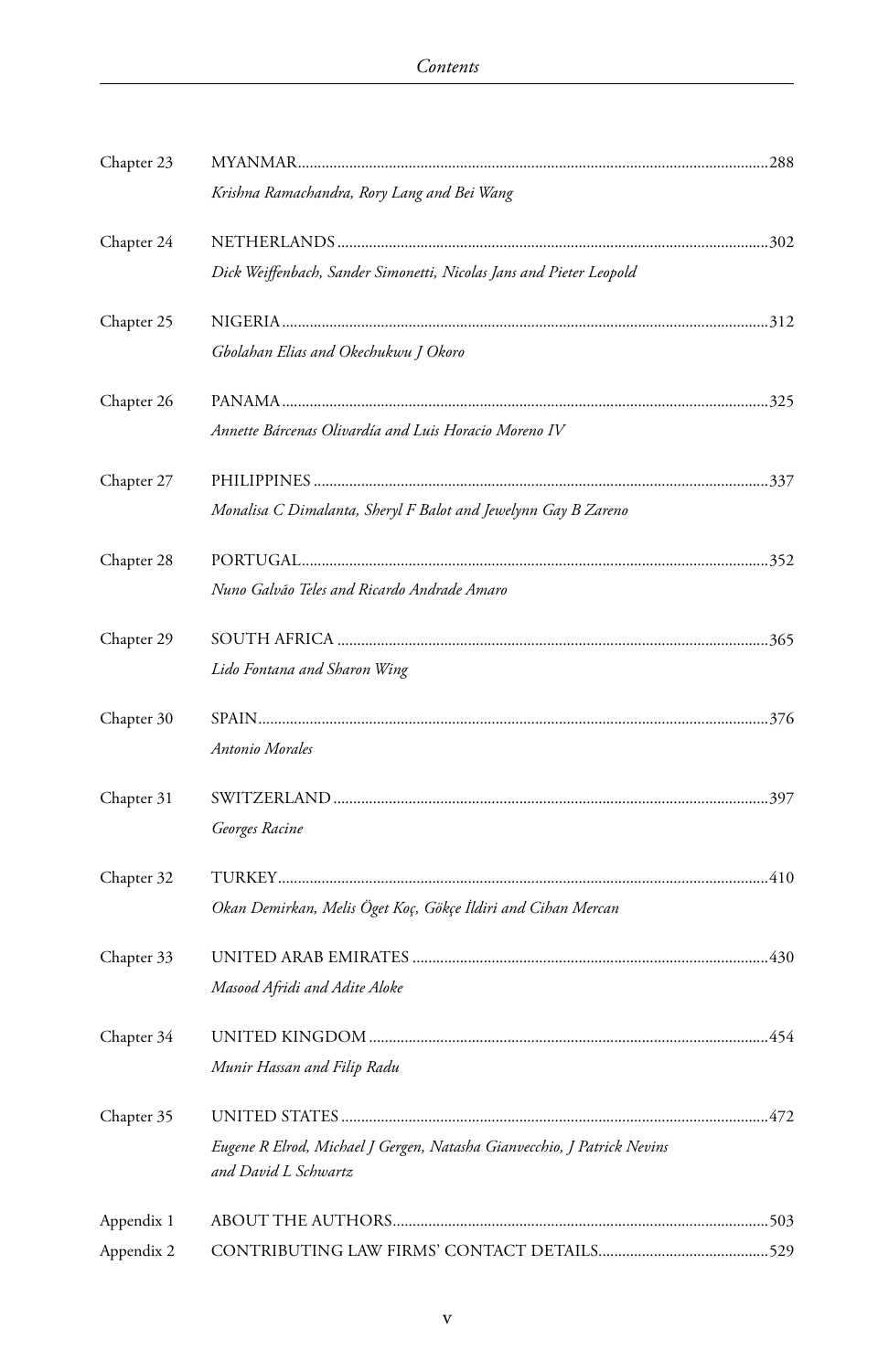## PREFACE

In our seventh year of writing and publishing *The Energy Regulation and Markets Review*, we have seen dramatic changes in global energy policies. Europe has experienced a strong economic rebound, which has allowed many countries to dedicate increased resources to the infrastructure needs of the energy sector, including for renewables. While the United States commenced efforts to withdraw from the Paris Agreement, the signatories to the Paris Agreement countries have continued to make efforts to reduce greenhouse gases (GHGs). There is still a significant need to invest in infrastructure, and we have seen significant investment throughout the supply chains in the oil, gas and power sectors globally. The 2011 Fukushima nuclear incident continues to impact energy policy in many countries, and we continue to see extensive liberalisation of the energy sector. Oil prices have started to rebound somewhat, which presents some hope to those countries that remain dependent upon oil prices for national revenue.

#### **I CLIMATE CHANGE DEVELOPMENTS**

With respect to climate change efforts, the Paris Agreement was placed into effect on 4 November 2016, but President Trump announced last year that the United States would be withdrawing from the Paris Agreement. Nonetheless, we continue to see significant carbon reduction efforts, such as increased development of renewable resources, as well as energy efficiency and demand reduction measures, globally, including in the United States.

Following the Brexit vote, the United Kingdom closed its 'renewable obligation' programme to new generation, and limited new contracts for differences, which has significantly reduced new renewable construction this year. France has announced a plan to close all coal-fired power plants within five years, double the capacity of wind and solar renewable generation and prohibit shale gas production and all new searches for hydrocarbons. Denmark continues to seek to have renewable energy meet all of its electricity demands by 2050, and over the past year has initiated an effort to improve the output of solar and wind resources through technology improvements. The Netherlands has a goal of reducing GHGs by at least 25 per cent by 2020, and has announced its intent to close all coal plants by 2030. While Germany will likely miss its 2020 renewable energy goals, it has an ambitious goal to achieve 65 per cent renewable generation capacity by 2030. Belgium has continued its effort to develop offshore renewable wind resources (including the development of an offshore grid), but has reduced historical green certificate subsidies. Italy is seeking to reduce carbonisation by having a goal of relying on renewable resources for 28 per cent of its energy needs by 2030. Switzerland has continued to promote the development of renewables and is supporting the development of large-scale hydroelectric resources through state subsidies.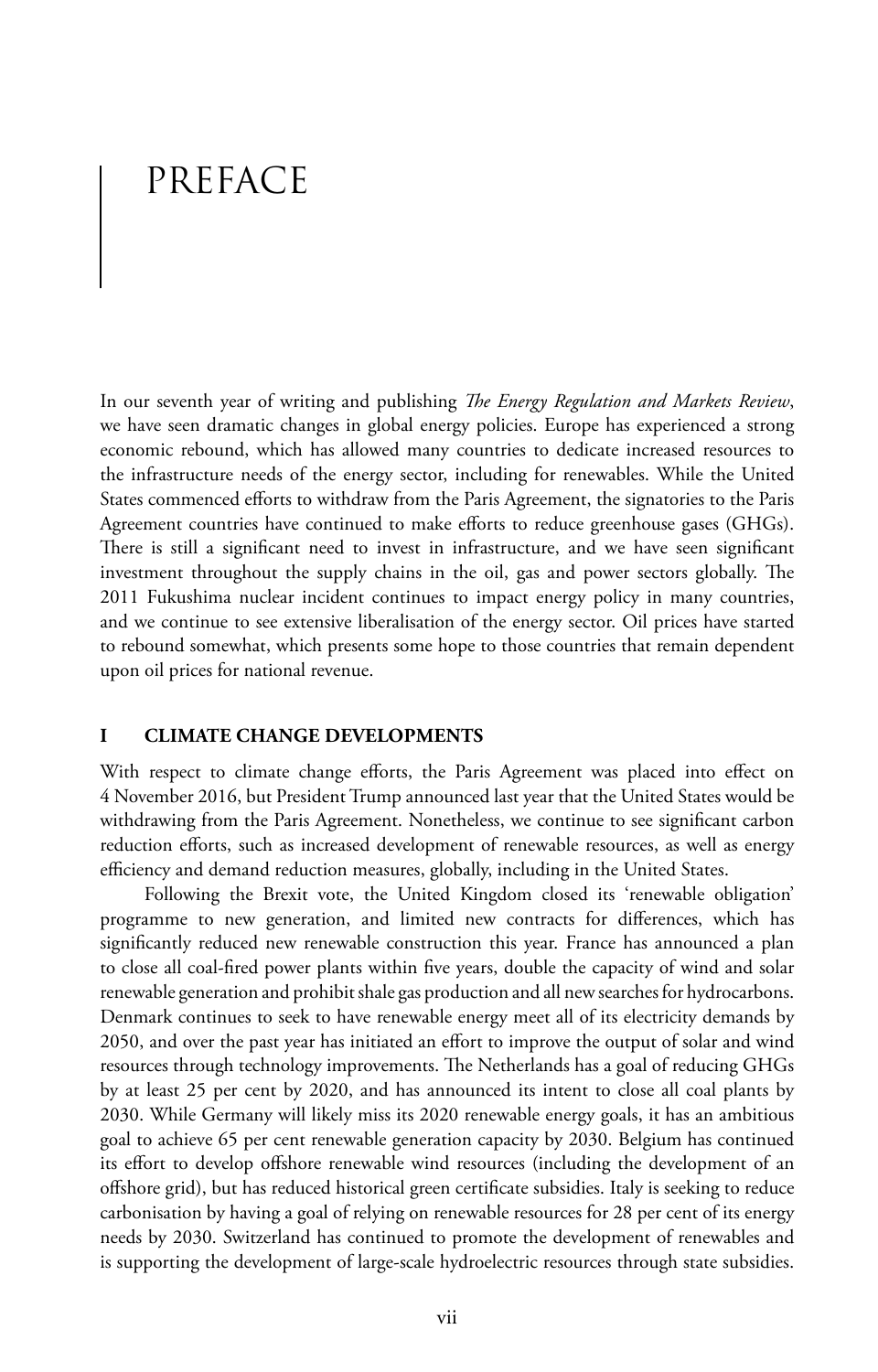Spain is seeking to reach 20 per cent renewables by 2020, and has initiated new auctions for 6,000MW of new renewable installed capacity. Turkey seeks to have 30 per cent renewables by 2023.

China released a plan to have 15 per cent of its energy supplied by non-fossil fuels, 20 per cent from natural gas and no more than 58 per cent from coal by 2020. Korea's goal is to cut GHGs by 37 per cent by 2030, and it is seeking to have 95 per cent of all new installed capacity come from clean energy sources and to shut down coal power plants that are more than 30 years old. India's announced goal to have at least 40 per cent of its installed electric capacity powered by non-fossil fuels may be overshadowed by the fact that it is developing and constructing 50,000MW of new coal-fired generation capacity. Japan is looking at offshore wind and a variety of other new renewable energy sources to assist with the reduction of capacity following the shutdown of most of its nuclear generation capacity. Malaysia has been working hard to reduce its overdependence on coal and natural gas, and to encourage the production and use of renewable energy in an effort to meet its target of 50 per cent renewable resources by 2050. As of last year, 33 per cent of the installed capacity in the Philippines was from renewable resources, and 35 per cent was from coal generation. The United Arab Emirates continues its efforts to reduce its carbon footprint, announcing a goal of having 25 per cent of its capacity from renewables by 2030, and 75 per cent by 2050. South Africa relies upon coal generation for 85 per cent of its generation capacity but has taken steps to increase the development of renewable resources. Australia is adding significant new renewable resources to meet its 2020 renewable energy targets.

While the Trump Administration is seeking to reverse the Obama administration's Clean Power Plan, we are seeing continued significant investment in renewable energy development in the United States. Individual states are moving forward to achieve reduced reliance on fossil fuels and greater reliance on renewable energy, including California and New York, which are seeking a 50 per cent renewable portfolio standard goal by 2030, and Hawaii, which is seeking 100 per cent reliance on renewables by 2045.

#### **II INFRASTRUCTURE DEVELOPMENT**

For many countries, reliable energy supply is the primary concern, regardless of fuel source. Rural electrification and system reliability remain priorities in India, Indonesia, Myanmar, Mozambique, Angola, parts of Nigeria and Central and West Africa and we are seeing significant efforts to pursue electric generation and transmission projects in those regions. Turkey seeks to increase energy industry infrastructure in the power sector and the oil and gas sectors, in light of an estimated 6 per cent demand growth per year through 2023. Denmark has a new North Sea Agreement to secure future exploration and production of hydrocarbons from the North Sea. Panama continues to seek to attract foreign investment to assist with badly needed transmission and generation infrastructure needs. The 8 May 2018 announcement by President Trump that he intends to withdraw from the Iran nuclear deal and institute significant new sanctions is expected to present a significant roadblock to further foreign investment in the Iranian energy sector.

#### **III NUCLEAR POWER GENERATION**

Seven years after the Fukushima disaster, Japan has stopped operations for 43 out of its 48 nuclear power stations, and 14 nuclear power stations are in the process of complying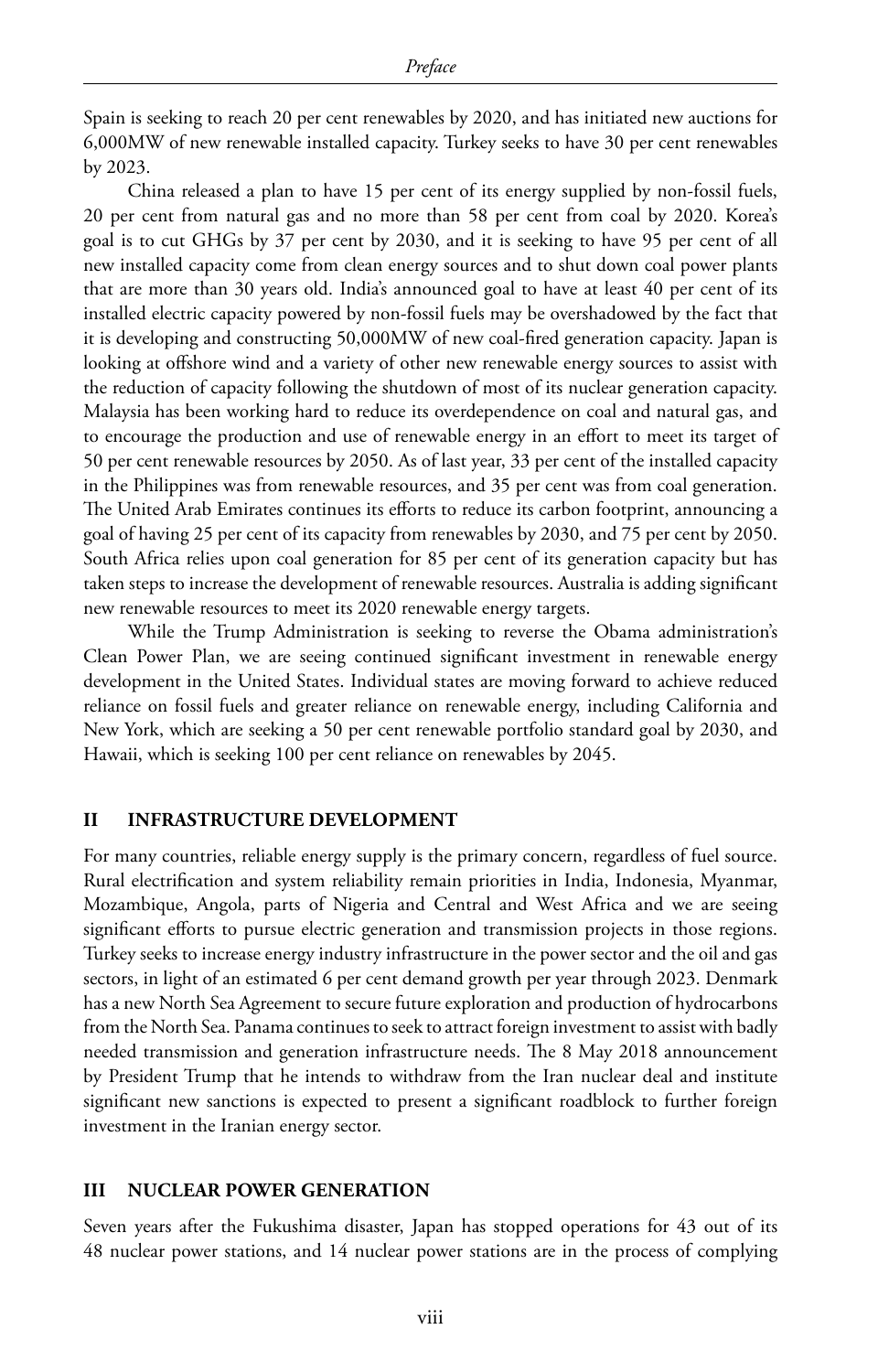with new safety standards for possible restart. Germany continues to phase out all nuclear generation by 2022. Belgium is seeking to dismantle all nuclear plants by 2025. France is seeking a reduction of nuclear power generation to 50 per cent of total electricity production within five years. Switzerland and Korea are planning to limit the life of their nuclear generation units, with Korea abandoning the construction of six new nuclear power plants and cancelling the extension of others.

On the other hand, Turkey is continuing with development of the Akkuyu nuclear power plant (first unit estimated to be operational in 2023), and the United Arab Emirates is almost finished with the construction of the Barakah nuclear power plant, both of which are expected to be operational in 2020. South Africa is facing substantial resistance to its efforts to develop 9,600MW of new nuclear generation capacity. India's goal of 40 per cent non-fossil fuel generation is expected to require a substantial ramp-up of nuclear generation capacity.

In the United States, the early retirement of certain nuclear plants has been driven by cost and power market considerations, rather than safety concerns. Some nuclear owners in the United States have sought state subsidies in New York, Illinois, Ohio and Pennsylvania, among others, in order to avert premature retirements. Illinois and New York have implemented legislative and regulatory payment programmes for nuclear facilities in those states, but they are currently being challenged on constitutional grounds and remain pending before US federal circuit courts of appeal.

#### **IV LIBERALISATION OF THE ENERGY SECTOR**

We have seen significant energy sector regulatory reforms in many countries. Italy is seeking to reduce the gap between price and cost of energy, compared to the rest of Europe. Portugal continues to work on liberalising its electricity and gas markets. Japan has now fully liberalised the retail electricity sector. And we are seeing continued efforts to encourage further privatisation of the electricity sector in the United Arab Emirates and in certain countries in Central and West Africa. Turkey is seeking to privatise its generation assets. Brazil has seen significant privatisation, including the auction of four hydroelectric plants. Given Switzerland's interest in promoting the use of renewable resources, it has suspended a planned 49 per cent divestiture of its state-owned hydroelectric fleet. China has made moves to deregulate energy pricing. In a move away from privatisation, Colombia ordered the liquidation of Electricaribe (owned primarily by Gas Natural Fenosa), which is now in arbitration.

I would like to thank all the authors for their thoughtful consideration of the myriad of interesting, yet challenging, issues that they have identified in their chapters in this seventh edition of *The Energy Regulation and Markets Review*.

#### **David L Schwartz**

Latham & Watkins LLP Washington, DC May 2018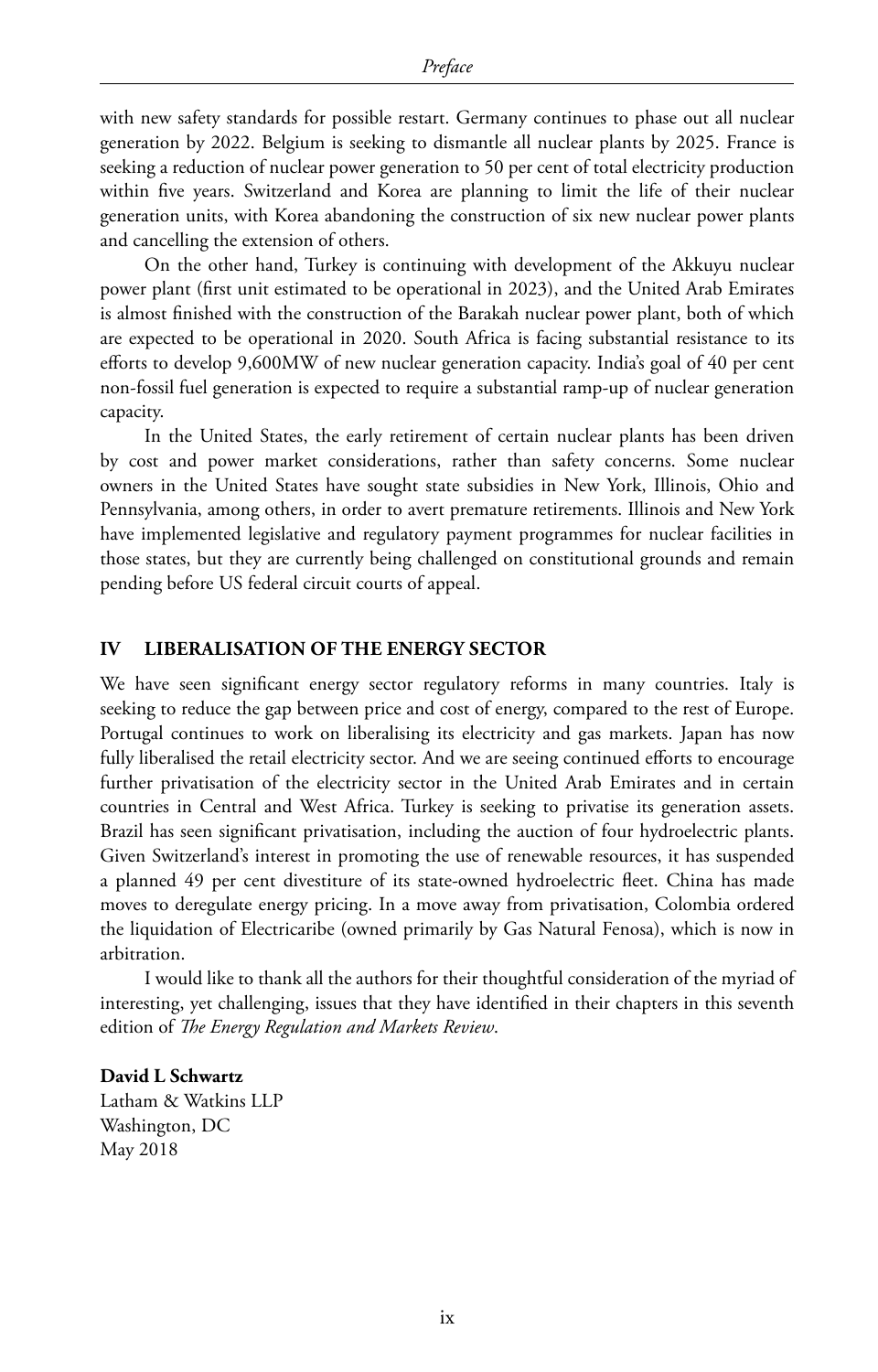### CHINA

*Monica Sun and James Zhang*<sup>1</sup>

#### **I OVERVIEW**

Energy regulation in China involves a number of stakeholders including various governmental authorities that heavily regulate the energy sector, monopolistic state-owned enterprises (SOEs), private companies that are trying to catch up, foreign companies that have had varying degrees of success, and a vast number of consumers. Currently, and for the foreseeable future, energy regulation in China is anchored in China's ambitious economic restructuring agenda. Top priority is being placed on environmental goals and the deployment of cleaner energy in China's economic reform plan. The 'energy revolution' proposed in the 13th Five Year Plan for National Economic and Social Development (2016 to 2020) is divided into three main sections, namely the upgrade of the energy structure, the development of energy transmission network, and the establishment of a smart energy internet.

China, as one of the largest economies globally, is deeply embedded in the global energy value chain. The effects of China's energy consumption and production extend well beyond its borders.

China's prominent role in the global energy market underlines the importance of understanding China's domestic energy regulation regime and its market structure. This chapter aims to provide an overview of China's energy market and regulatory regime with a focus on oil and gas, power, and renewable energy from a foreign investment perspective. We have endeavoured to state China's energy regulation and practice on the basis of the materials available to us as of March 2018.

#### **II REGULATORY REGIME**

In March 2018, a grand government restructuring plan was submitted and approved at the 13th National People's Congress meeting, which reshuffled the set-up and functions of various ministries and commissions at the State Council (the March 2018 Restructuring Plan). It is expected that similar restructuring will be rolled out to local government in due course. The implementation details of the restructuring plan, such as steps and transition arrangements, are currently not available in the public domain. In this chapter, we will refer to the regulatory bodies and their roles immediately prior to this restructuring, and note any intended shift as set out in the restructuring plan as applicable.

<sup>1</sup> Monica Sun is a partner and James Zhang is a senior associate at Herbert Smith Freehills LLP.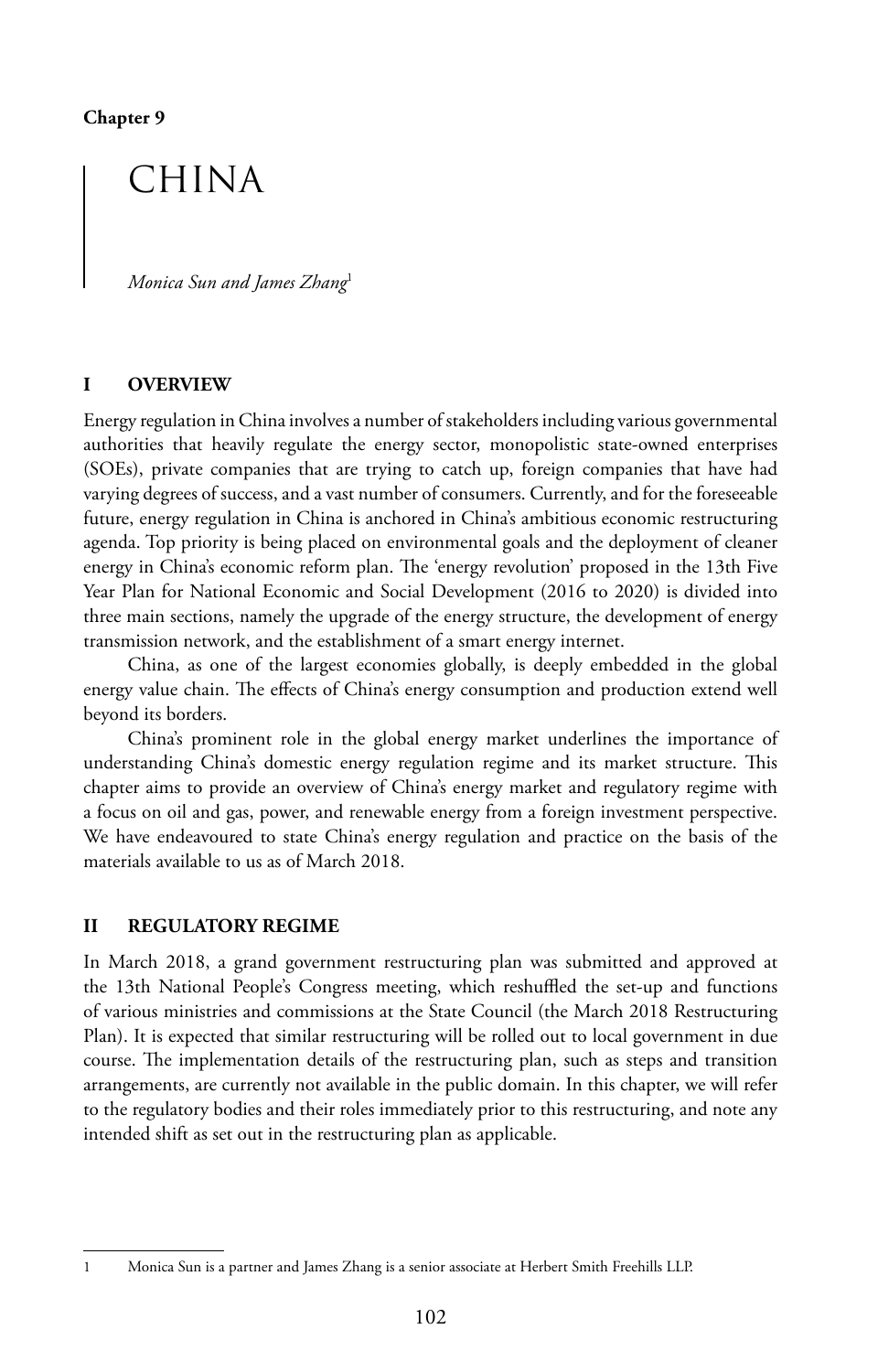#### **i Regulators**

#### *Oil and gas*

The Ministry of Land and Resources  $(MLR)^2$  is responsible for the supervision and administration of the exploration and exploitation of mineral resources throughout China. It has the authority to grant the licences required for the exploration and production of crude oil and natural gas in China. It also plays a role in examination and approval of blocks open to private and foreign investment.

The National Development and Reform Commission (NDRC) is in charge of setting out and implementing policies in respect of the oil and gas sector. It is also responsible for approving certain investment projects. The National Energy Administration (NEA) is established under the NDRC, with broad duties ranging from drafting energy strategies, proposing reform advice, implementing the management of energy sectors to overseeing overall development plans (ODP) for individual oil projects, or for oil and gas projects.

The Ministry of Commerce (MOFCOM) was previously in charge of review and approval of making, and amendments of, all production sharing contracts (PSCs). This approval is no longer required, and has been replaced with a record filing requirement at MOFCOM.

#### *Power*

The NDRC also has the authority to approve certain investment projects in the power industry.

The Market Regulatory Department of the NEA (which took over from the State Electricity Regulatory Commission) regulates the power industry. It is responsible for the enactment and enforcement of regulations in this industry, and also for granting power business permits to power companies.

#### *Other regulators*

Other regulators include:

- a the Ministry of Environmental Protection (MEP):<sup>3</sup> in charge of administering and enforcing environmental protection matters in China;
- $b$  the National Nuclear Safety Administration<sup>4</sup>: an authority under the MEP that acts as the central government agency responsible for regulating nuclear safety, supervising all civilian nuclear infrastructure in China. It also inspects nuclear safety activities and regulates the approval mechanism; and
- $\epsilon$  the State Administration of Work Safety:<sup>5</sup> responsible for overseeing and administering work safety nationwide.

<sup>2</sup> According to the March 2018 Restructuring Plan, the Ministry of Land and Resources will be dissolved and its functions will be taken over by the newly established Ministry of Natural Resources.

<sup>3</sup> According to the March 2018 Restructuring Plan, the Ministry of Environmental Protection will be dissolved and its functions will be taken over by the newly established Ministry of Ecological Environment.

<sup>4</sup> According to the March 2018 Restructuring Plan, the National Nuclear Safety Administration will be shifted to be under the newly established Ministry of Ecological Environment.

<sup>5</sup> According to the March 2018 Restructuring Plan, the State Administration of Work Safety will be dissolved and its functions will be taken over by the newly established Ministry of Emergency.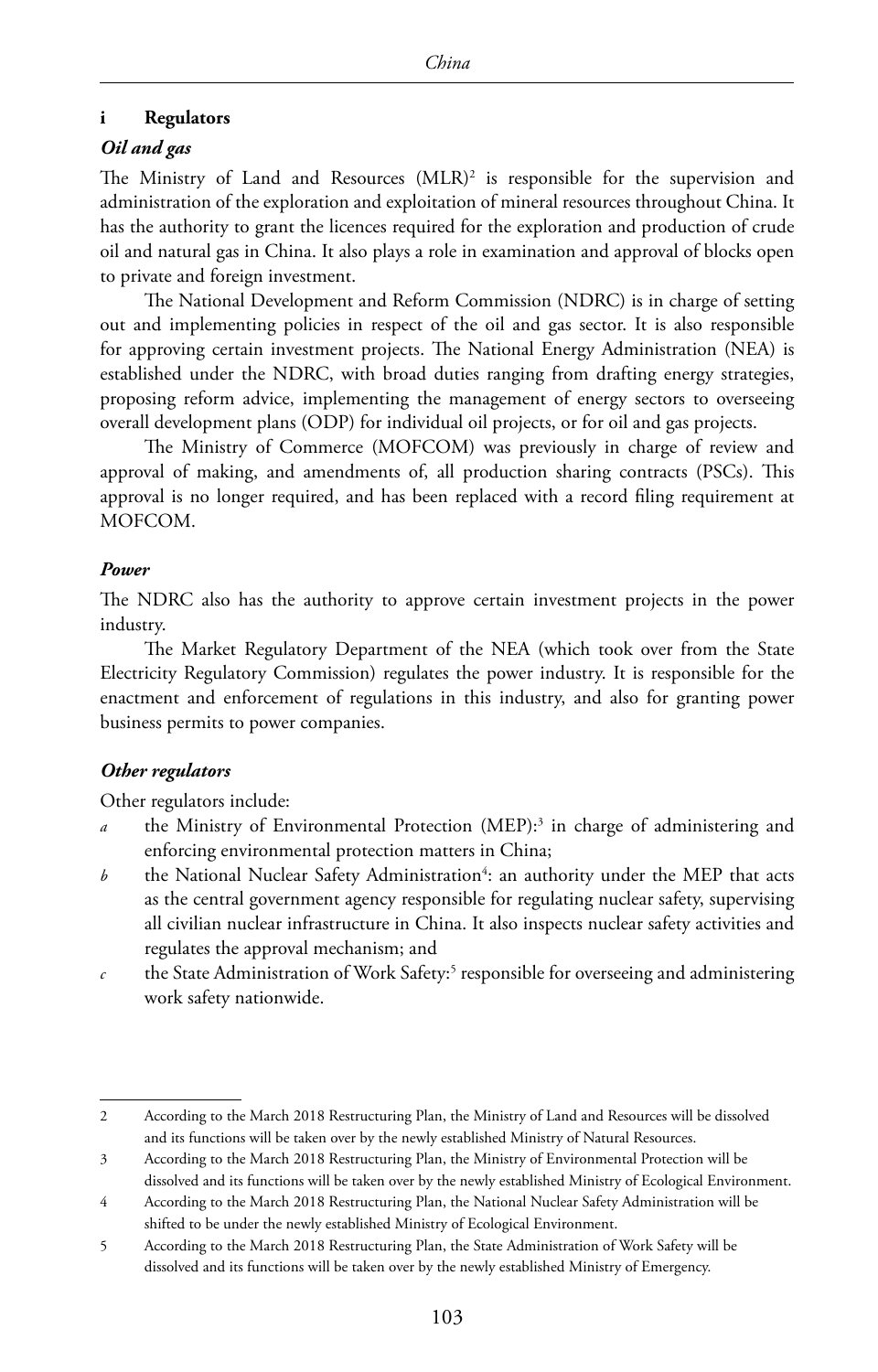#### **ii Laws and regulations**

China has many laws and regulations governing its energy sector, including the following.

#### *Oil and gas*

- *a* The Mineral Resources Law (1986, amended 1996 and 2009) and its Implementation Rules (1994) establish the basic legal framework under which exploration and production activities (including oil and gas development) are to be carried out.
- *b* The Oil and Natural Gas Pipeline Protection Law (2010) provides for the security requirements for the construction and operation of pipelines.
- *c* The Regulation on Registration of Exploitation of Mineral Resources (1998, amended 2014) provides detailed requirements on the registration of mineral resources exploitation and the issuance of exploitation licences.
- *d* The Measures for the Administration of Transfer of Mineral Exploration Rights and Exploitation Rights (1998, amended 2014) regulate the transfer of exploration rights and exploitation rights.
- *e* The Regulation on Sino-foreign Cooperation in the Exploitation of Onshore Petroleum Resources (1993, amended 2001, 2007, 2011 and 2013) is the basis for foreign companies to participate in the exploration and exploitation of onshore blocks in China through PSCs.
- *f* The Regulation on Sino-foreign Cooperation in the Exploitation of Offshore Petroleum Resources (1982, amended 2001, 2011 and 2013) is the basis for foreign companies to participate in the exploration and exploitation of offshore blocks in China through PSCs.
- *g* The Measures for Regulation of Fair and Open Access to Oil and Gas Pipeline Facilities (for Trial Implementation) (2014) (Third-party Access Measures) provide the third-party access regime, allowing third parties to use the surplus capacity of pipeline facilities.
- *h* The Measures for the Administration of Natural Gas Pipeline Transportation Prices (for Trial Implementation) (2016) provide that the pipeline transportation price is determined by the price administration department under the State Council following the principle of 'allowed cost plus reasonable profits'.
- *i* The Measures for the Supervision and Review of Natural Gas Pipeline Transportation Pricing Costs (for Trial Implementation) (2016) provide that the price administration department under the State Council shall be in charge of the supervision and review of pipeline transportation pricing cost following the principle of legality, the principle of relevance and the principle of rationality.
- *j* The Guiding Opinions on Strengthening Regulations over the Gas Distribution Price (2017) provide that gas distribution price shall be determined and reviewed separately, following the principle of 'allowed cost plus reasonable profits'.
- *k* The Opinions regarding Further Reform of Oil and Gas Regime (2017). This 'Opinions' document was issued by CCP Central Committee and the State Council, and was long expected to set out roadmap for next phase reform in the oil and gas sectors. However, the full text of the document is not yet available in the public domain.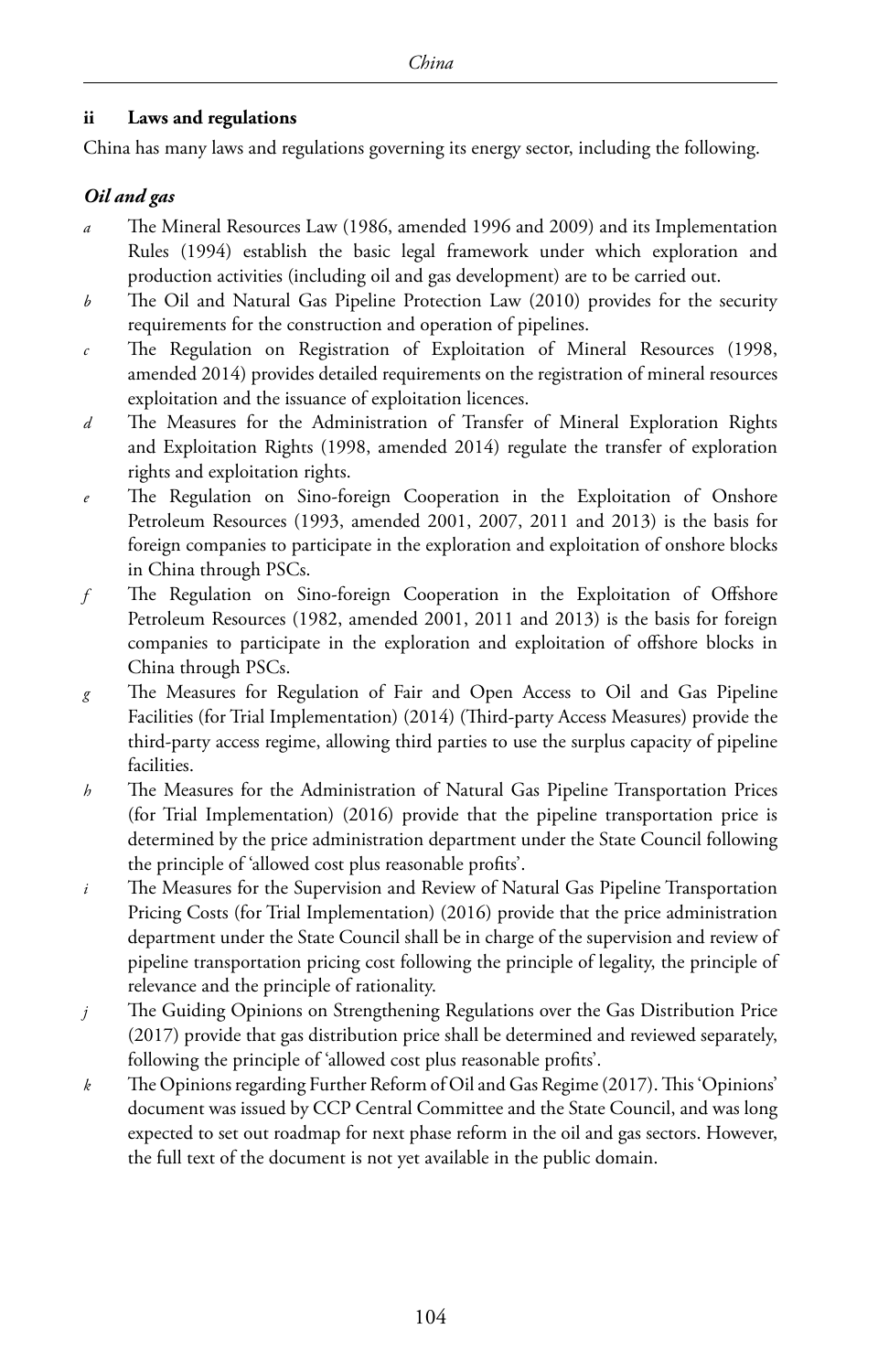#### *Power*

- *a* The Electric Power Law (1996, amended 2009 and 2015) is the main legislation governing the electricity sector.
- *b* The Circular on the Reform Plan for Power Prices (2003) sets out the targets for the power price reform and is followed by the Regulation on Feed-in Tariffs (2005), the Regulation on Power Sales Price (2005) and the Regulation on Transmission and Distribution Price (2005).
- *c* The NDRC Notice on Pilot Reform of Transmission Tariff in Shenzhen (2014) and NDRC Notice on Further Reform of Transmission Tariff following the Zhongfa [2015] No. 9 Document (2015) regulate the ongoing transmission tariff reform.
- *d* The Regulations on Electricity Regulation were issued in 2005 to strengthen and improve electricity regulation, focusing on maintaining the order of electricity markets and promoting the development of the electric power industry.
- *e* The Administrative Regulations on Permits for the Power Industry (2005) focus on maintaining the order of the electricity markets and promoting the development of the electric power industry.
- *f* The Opinions regarding Further Reform of the Electric Power Regime (2015) set out the plan for further reform.
- *g* The NDRC and NEA Circular on Issuing Supporting Documents for Electric Power System Reforms (2015) provides implementation measures for the reform of the power regime.
- *h* The NDRC and NEA Circular on Issuing Administrative Measures on Electricity Companies' Entrance and Exit and Administrative Measures on Orderly Derestricting the Electricity Distribution Network Business (2016) provide opportunities for social capital to enter into the electricity distribution industry.
- *i* The NDRC and NEA Circular on Orderly Derestricting the Power Generation and Consumption Plans (2017) provides plans for promoting electricity traded through market-based transactions.

In addition, there are numerous regulations and rules enacted by various administrative authorities, to define specific procedures or particular issues with respect to the electricity sector under the framework of the main law and regulations.

#### *Renewables*

- *a* The Energy Conservation Law (2008, amended 2016) is aimed at promoting energy conservation.
- *b* The Renewable Energy Law (2010) sets general principles on renewable energy.
- *c* The NEA Notice on Facilitating the Development of Geothermal Power (2013) is aimed at promoting the development and utilisation of geothermal power.
- *d* The NDRC Notice on Adjustment of Feed-in Tariffs for Onshore Wind Power and Photovoltaic Power Generation Projects (2017) provides for the feed-in tariff for onshore and offshore wind farms and solar energy projects.
- *e* The Administrative Regulation on Guaranteed Purchase of Renewable Energy-generated Power in Full Amount (2016) sets out detailed rules to guarantee the purchase of renewable energy generated power (excluding hydropower).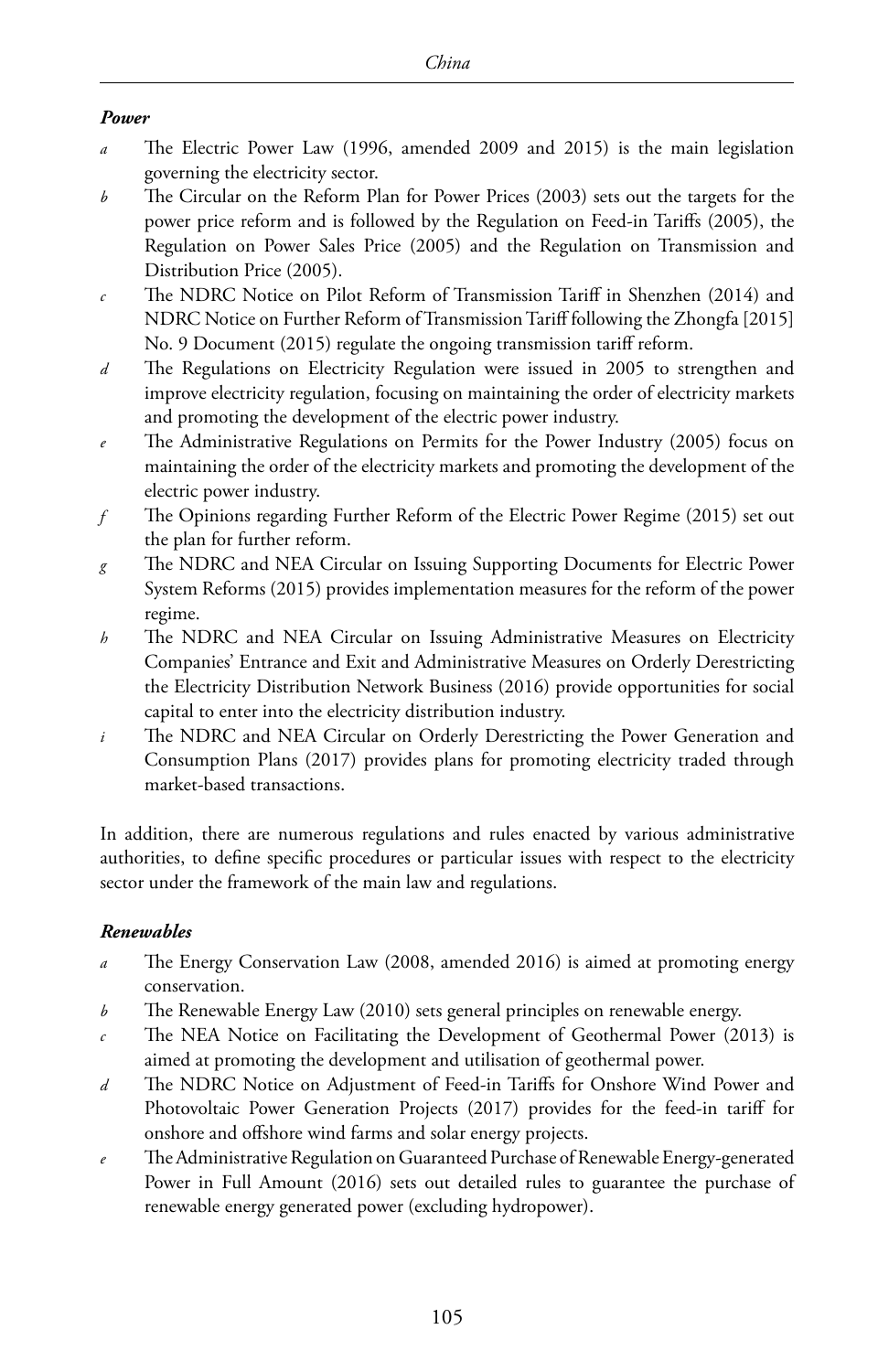- *f* The Rules for Issuance and Voluntary Subscription of Green Power Certificate (for Trial Implementation) (2017) provide for the regime of issuing and free trading of Green Power Certificates.
- *g* The NDRC Notice on the Program for the Establishment of a National Carbon Emissions Trading Market (Power Generation Industry) (2017) sets out detailed plans for promoting the establishment of a national carbon emissions trading market based on the current regional carbon trading pilots regime.

#### **iii Regulated activities**

#### *Oil and gas*

As mentioned above, exploration and production activities are subject to exploration and exploitation licences issued by the MLR.

In upstream oil and gas exploration and exploitation, foreign companies should partner with and enter into PSCs with legally designated national oil companies (for details, see Section II.iv, below).

Pipeline design and construction are subject to review based on criteria related to safety, environmental protection, optimal land use and economic feasibility. The construction of oil and gas pipeline networks must be approved by the NDRC or its local branches. The qualifications of the enterprises and personnel engaged in the design, installation, use and inspection of pipelines must be accredited by the General Administration for Quality Supervision, Inspection and Quarantine $^6$  or its local counterpart as the case may be.

A specific business permit is required to engage in crude oil storage or trading; or refined oil wholesale, retail or storage.

#### *Power*

Power companies are required to obtain electric power business permits issued by the NEA. Electric power business permits are divided into three categories depending on the type of business:

- *a* a power generation permit for power generation companies;
- *b* a power transmission permit for power transmission companies; and
- *c* a power supply permit for power supply companies (power supply business is defined to cover both distribution and sale of power).

A company applying for an electric power business licences must demonstrate that it has the financial capability and personnel with the required experience. In addition, power companies must obtain approval for each specific power project from relevant authorities and comply with environmental regulations to be issued with the electric power business licence.

Through an NEA notice issued in April 2014 and further amended in December 2016, the following type of generation projects enjoy a general exemption to apply for a power generation licence:

- *a* distributed generation projects registered or approved by the NEA;
- *b* small hydropower stations with single-station generating capacity below 6MW;

<sup>6</sup> According to the March 2018 Restructuring Plan, the General Administration for Quality Supervision, Inspection and Quarantine will be dissolved and its functions will be taken over by the newly established General Administration for Market Regulatory.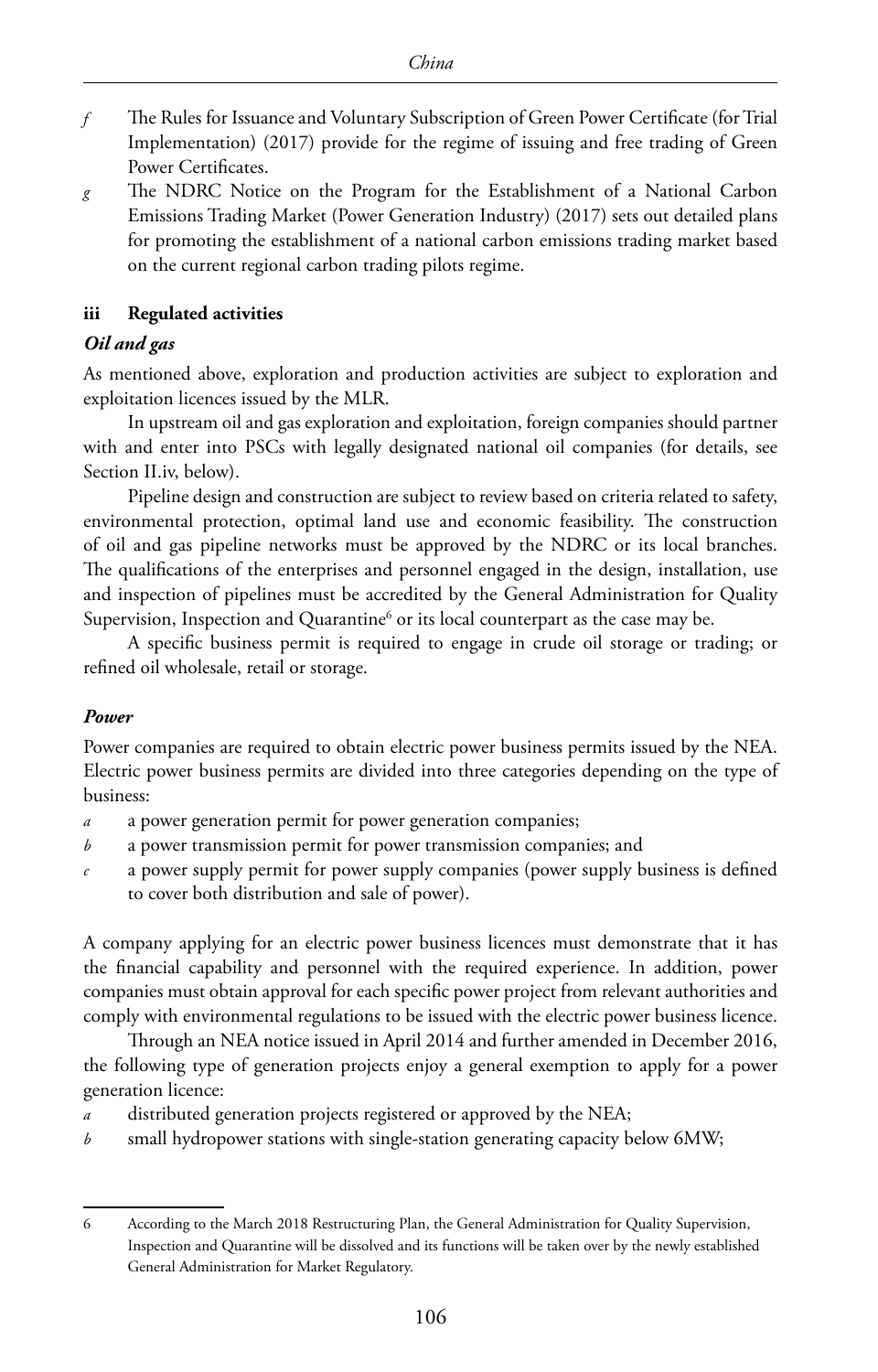- *c* new-energy generation projects such as solar, wind, biomass, ocean power and geothermal power with generating capacity below 6MW;
- *d* power projects with comprehensive use of heat and pressure by-products; and
- *e* captive power plants without direct combustion of fossil fuel and that are dispatched by dispatching organisations at city level or below.

#### **iv Ownership and market access restrictions**

#### *Oil and gas*

The state has ownership over all mineral resources within the territory of China. Pursuant to the Mineral Resources Law, a licensing regime has been adopted and the MLR has the authority to grant exploration licences and production licences. Applicants for exploration licences or exploitation licences must be approved by the State Council to engage in oil and gas exploration and production activities. The approved companies are national oil companies (NOCs) and include China National Petroleum Corporation (CNPC), China Petrochemical Corporation (Sinopec) and China National Offshore Oil Corporation (CNOOC). However, the state has been piloting energy reform in Xinjiang province since November 2016, which includes reducing market access restriction. In particular under the pilot programme, the state further encourages diversified entities to enter into oil and gas exploration and production activities. In early 2018, a private-controlled listed company successfully bid for exploration rights of Wensu Block in Tarim Basin, Xinjiang province.

Foreign companies can partner with designated Chinese oil companies (usually CNPC, Sinopec or CNOOC) through the PSC regime to invest in onshore and offshore exploration and production in China.

Regarding unconventional oil and gas, exploration and exploitation of coalbed gas generally follows the regime for conventional oil and gas – exploration licences and exploitation licences are granted to designated companies and foreign companies can invest through the PSC regime. There is, however, more flexibility in shale gas for foreign investors. Under the current regime, foreign companies can either partner with Chinese companies holding an exploration licence of a shale gas block under a PSC, or establish a joint venture with a Chinese partner to bid for the licences directly. Owing to the continuing efforts of de-regulation as explained below, future opportunities are expected to be available for wholly owned foreign companies.

The Foreign Investment Industrial Guidance Catalogue issued jointly by the NDRC and MOFCOM sets out encouraged, restricted and prohibited activities and sectors. The latest version was issued in 2017 (the 2017 Catalogue). Any activity or sector not included in the Catalogue is permitted. Projects that are 'encouraged' benefit from simpler approval procedures and customs and tax incentives. 'Restricted' activities and sectors must generally be approved at higher levels of government, which means that approvals can be harder to obtain.

Oil and gas exploration and production are 'encouraged' activities in the 2017 Catalogue. Other than specific types of unconventional resources (namely oil shale, oil sands and shale gas), upstream oil and gas requires sino-foreign joint venture or cooperation. A PSC is a well-recognised type of 'cooperation' for this purpose. Specific unconventional resources are now, strictly speaking, open to wholly foreign owned investors; however, in most recent shale gas bidding rounds (MLR second tender in 2012 and Guizhou tender in 2017), the tender still required sino-foreign joint venture to bid.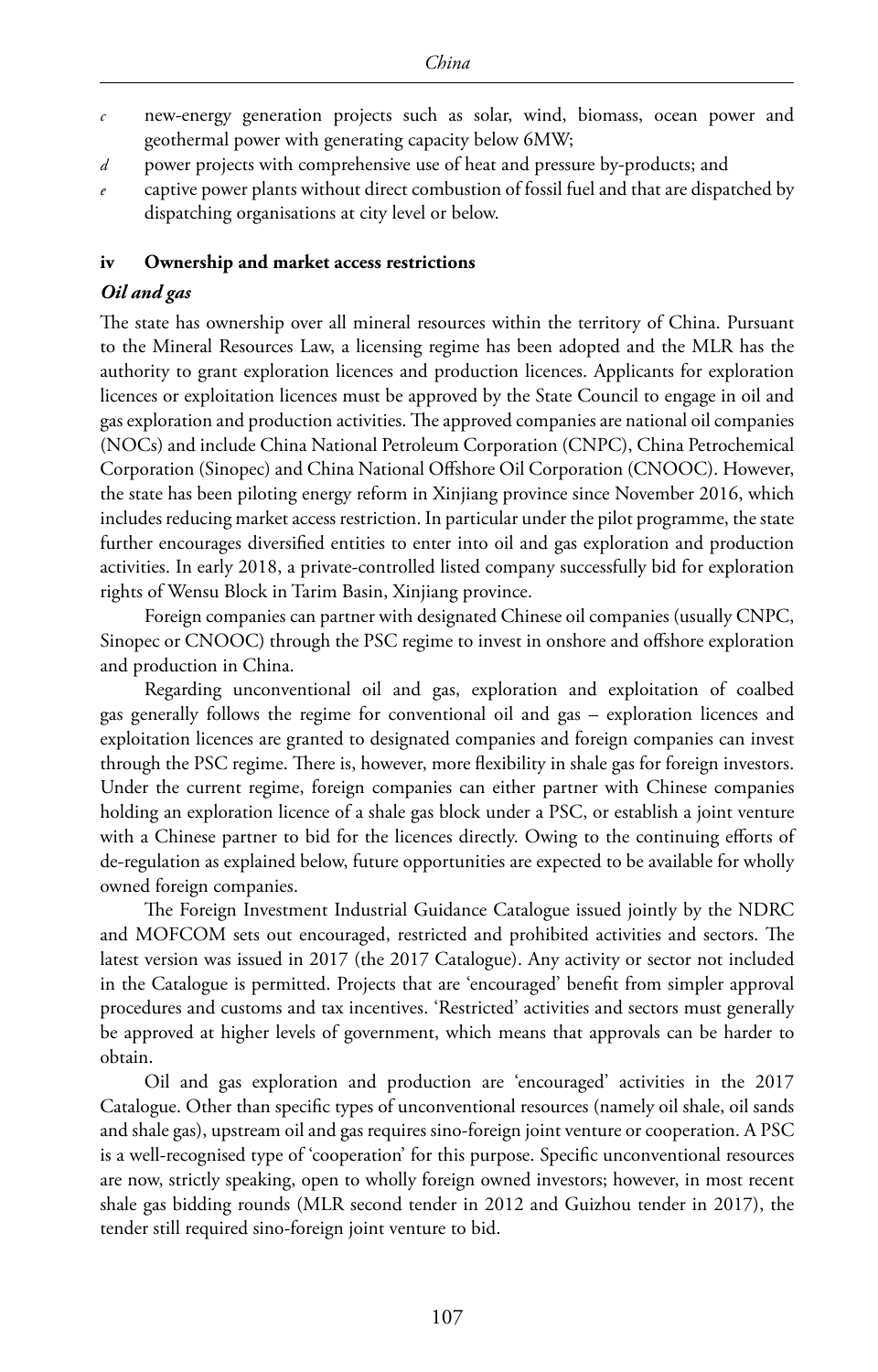The midstream oil and gas industry, however, is dominated by NOCs. CNPC controls nearly all the long-distance pipelines in China, including the West-East Pipelines. The CNPC website states that the CNPC owns and controls 70 per cent of the nation's crude oil pipeline and 76 per cent natural gas pipelines by the end of 2016. In December 2015, CNPC consolidated a sprawl of pipeline operations in a single company with a registered capital of 80 billion yuan, aiming to improve efficiency and boost the value of the businesses. It is considered a step towards potential divestment in future, as well as a prologue to the government's bigger plan to reform the energy regime in China, including to strip oil companies of their pipeline assets and set up an independent national pipeline company or regional pipeline companies that would own and operate oil and gas pipelines.

Construction of new imported LNG receiving terminals of capacity of 3 million tonnes and above is subject to central government approval. Most of the LNG terminals are owned and operated by the three NOCs (i.e., CNOOC, CNPC and Sinopec). In recent years, private entities as well as foreign entities have started to participate in this sector as well. As of February 2018, there are three small-scale LNG terminals in operation that have been established by private investment, and several in construction. See Section III.ii, below, for details of third-party access to infrastructure.

The downstream oil and gas sector is still dominated by NOCs. Sinopec has focused on downstream activities, such as refining and distribution, with these sectors making up over 70 per cent of the company's revenues in recent years.

#### *Power*

The main market players in the power industry include power companies (among which the five large state-owned generators are China Huaneng Group, China Datang Corporation, China Huadian Corporation, State Energy Investment Corporation (through the recent merger of China Guodian Corporation and China Shenhua Group) and State Power Investment Corporation (through the recent merger of China Power Investment and State Nuclear Power Technology Corporation), two grid companies (namely, State Grid Corporation of China and China Southern Power Grid Co.) and companies engaged in power engineering and construction business (such as China Energy Engineering Group Co. and Power Construction Corporation of China).

The main opportunities for foreign investors in the power industry lie in the construction and operation of power stations with certain technologies and renewable energy. Specifically, the following types of business in the power industry are 'encouraged' in the 2017 Catalogue:

- *a* construction and operation of ultra-supercritical power stations with single unit power of 600,000kW or more;
- *b* construction and operation of power stations for heat-power co-generation units of back-pressure (extraction-back) type, heat-power-cool multi-generation units, and heat-power co-generation units of 300,000kW or more;
- *c* construction and operation of power stations with large air-cooled generation units with single unit power of 600,000kW or more in regions suffering from water shortage;
- *d* construction and operation of projects of power generation via integrated gasification combined cycle and other clean coal power generation projects;
- *e* construction and operation of power generation projects with single unit power of 300,000kW or more that use fluidised bed boilers and coal gangue, middling, and coal slurry;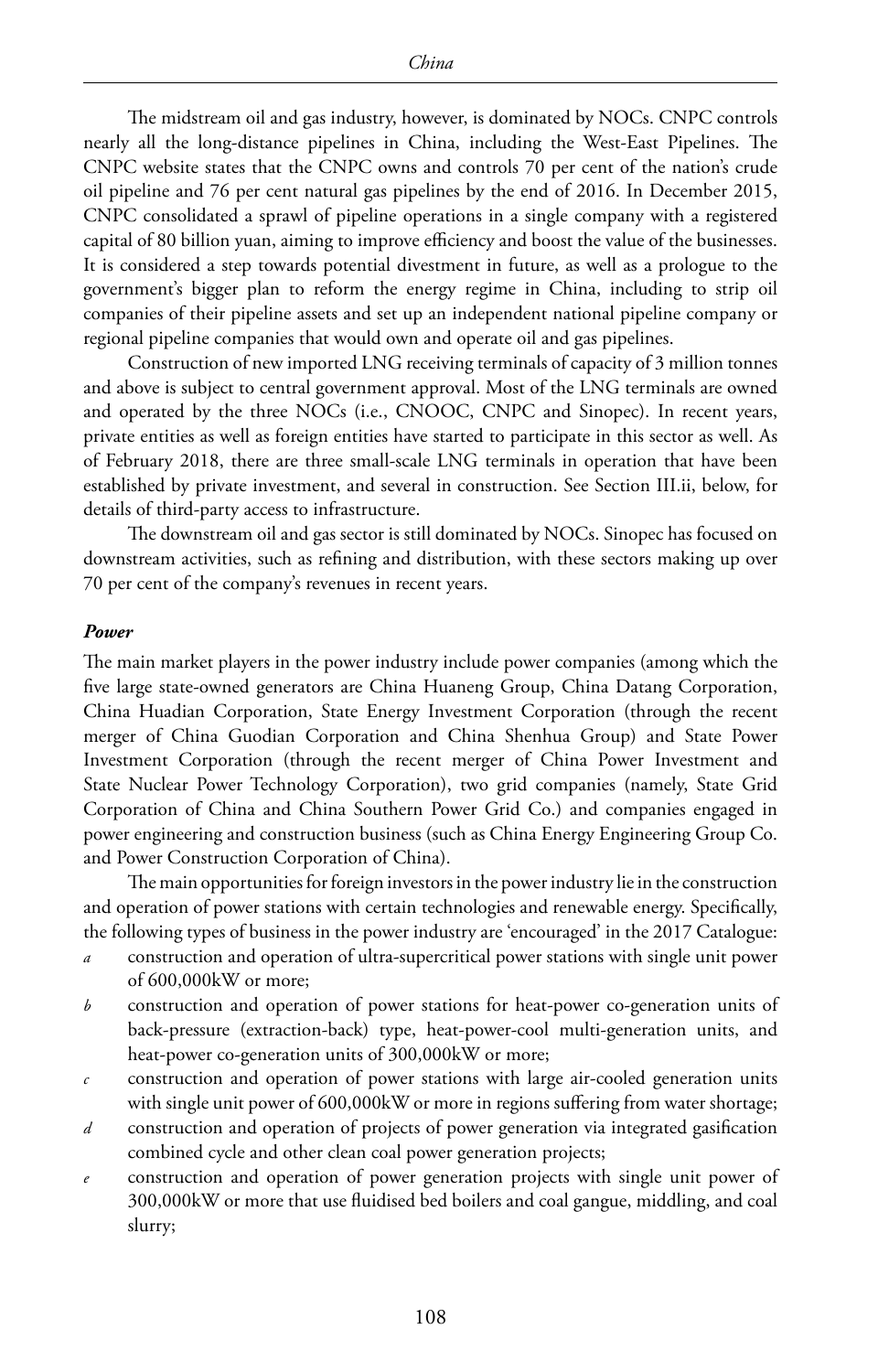- *f* construction and operation of hydropower stations for the primary purpose of power generation;
- *g* construction and operation of nuclear power stations (the Chinese party must hold a controlling interest);
- *h* construction and operation of new-energy power stations (including solar energy, wind energy, geothermal energy, tidal energy, wave energy and biomass energy); and
- *i* construction and operation of a power grid (the Chinese party must hold a controlling interest). This was previously a 'restricted' item under the 2011 Catalogue.

It is worth noting that, although they are not specifically addressed in the 2017 Catalogue, the following types of projects are generally restricted, which applies to all (foreign or domestic) investors, pursuant to Interim Provisions on Construction Management of Small Thermal Power Units (1997) and the NDRC Guiding Catalogue for Industrial Structure Adjustments (2011):

- *a* power plants utilising coal-fired and steam condensation thermal generator sets whose single generator capacity is 300,000kW or less and connected to small grids;
- *b* thermoelectric power stations utilising coal-fired steam condensation and extraction thermal generator sets whose single generator capacity is 100,000kW or less and connected to small grids; and
- *c* the above types of power plants (in the case of thermoelectric power stations, the capacity threshold is 200,000kW) connected to large grids.

#### **v Transfers of control and assignments**

The transfer of exploration rights and exploitation rights for mineral resources (including oil and gas) is allowed provided that the following conditions are met:

- *a* two full years have passed since the issue of the exploration licence, or the discovery of the mineral resources available for further exploration or exploitation in the exploration zone; or one full year has passed since the exploitation enterprise began exploitation;
- *b* the specified minimum input for exploration has been fulfilled;
- *c* no disputes have arisen regarding the ownership of the exploration rights and exploitation rights;
- *d* the exploration right usage fees, exploitation fees or any price for the exploration and exploitation rights have been paid; and
- a transferee of mineral exploration rights or exploitation rights should meet the qualifications of a mineral exploration right applicant or exploitation right applicant prescribed in the Measures for Area Registration Administration of Mineral Resources Exploration and Survey or the Measures for the Registration Administration of Mineral Resources Exploitation.

The MLR will decide whether to approve the transfer within 40 days of receipt of the application. The transfer will take effect as of the day of approval.

As mentioned above, in most cases, the rights for exploration and exploitation of oil and gas are held by the three NOCs, with whom the foreign investors would enter into a PSC. There is no regulatory requirement for transfer of participating interest under a PSC. Previously, any amendments to the PSC were required to be approved by MOFCOM. This requirement was abolished in 2013 and now only record filing with MOFCOM is required. In practice, Chinese PSCs often provide that the consent of a foreign investor is required if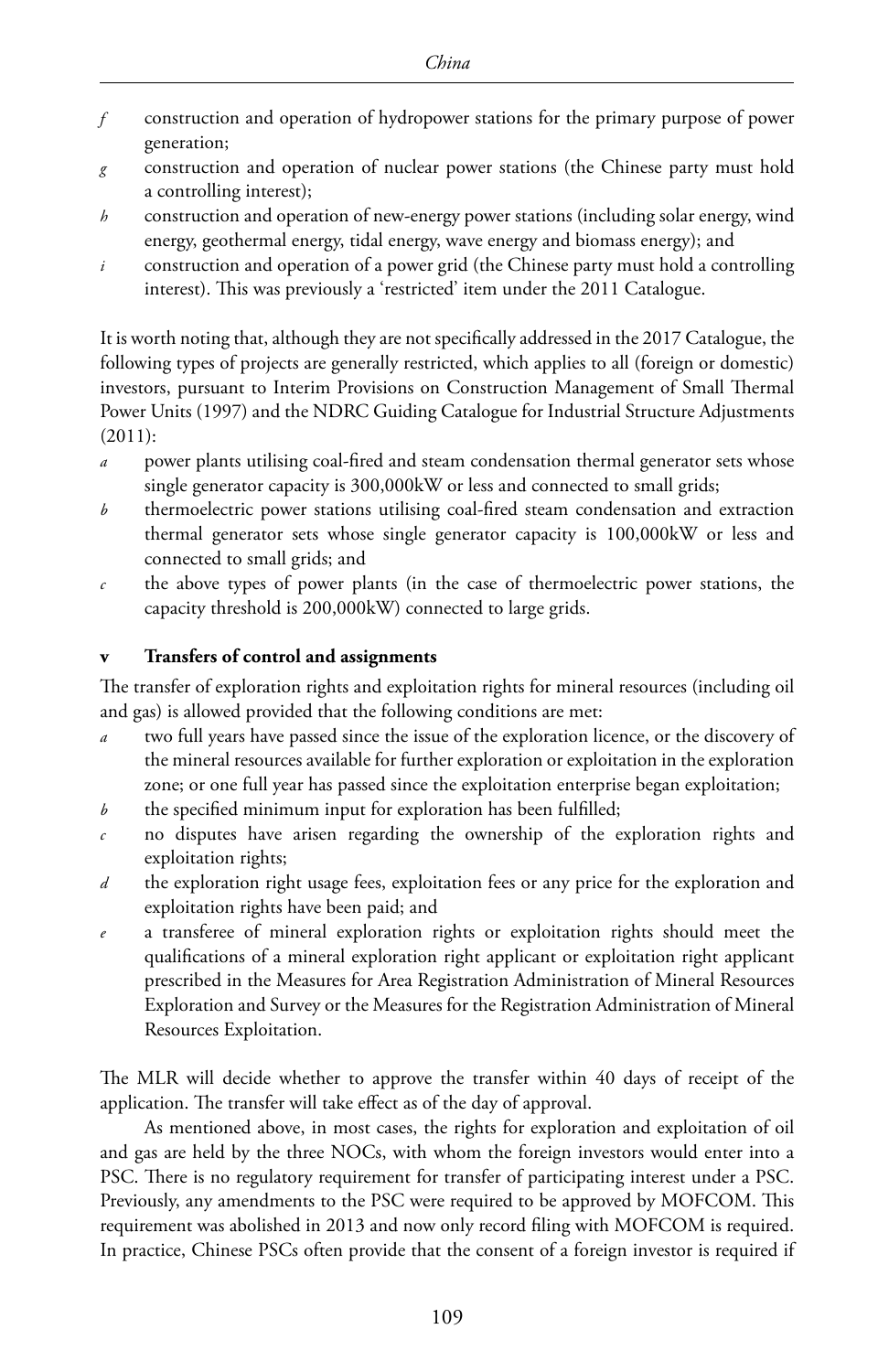the NOCs propose to take over the production operations before foreign contractors' full recovery of the development costs. After the full recovery of the development costs incurred in accordance with the ODP of any oil or gas field within the contract area, the NOCs may, at any time, have the right to take over the production operations by giving a written notice to the foreign contractor.

Transfer of power generation units in operation requires a change to the power business licence, which needs to be approved by the NEA. The NEA will review if the requirements for granting the relevant licences are still satisfied.

#### **III TRANSMISSION/TRANSPORTATION AND DISTRIBUTION SERVICES**

#### **i Vertical integration and unbundling**

The State Grid and China Southern Grid control the electricity transmission and distribution networks in China, and are used to monopolise the supply of electricity by purchasing power from power generators at regulated feed-in tariff, and sell power at the regulated power sales prices.

The ongoing power price reform, however, aims to separate the sale of power from grid companies. The Opinions regarding Further Reform of the Electric Power Regime (2015) and the NDRC and NEA Circular on Issuing Supporting Documents for Electric Power System Reforms (2015) provide that power generators will enter into agreements directly with retailers or users with term contracts or spot trades, with the power price being freely negotiated between the parties. The transmission and distribution tariff will be regulated by the government on a 'cost plus reasonable profits' basis. According to the Notice by the NDRC regarding Comprehensive Promotion of Pilot Reform of Transmission and Distribution Tariff (2016), this reform is now carried out in most provinces.

Since 2009, the user-generator direct trading system has been put on trial in more than 20 provinces. Companies with high electricity consumption (such as aluminium electrolysis and steel plants) can purchase electricity directly from generators. The price paid by such consumers is composed of the power purchase price negotiated between the generator and the consumer (under a power purchase contract), the transmission and distribution price paid to the grid company (under a service contract) and government surcharges. The Opinions regarding Further Reform of the Electric Power Regime (2015) also set out further goals for the development of this user–generator direct trading system.

#### **ii Transmission/transportation and distribution access**

#### *Oil and gas*

China established the third-party access scheme in the Third-party Access Measures for a trial period of five years. In addition, The Regulation on Construction and Operation of Natural Gas Infrastructure (2014) encourages investment into natural gas facilities.

Under the Third-party Access Measures, pipeline and facility operators should grant third parties access to pipeline networks and associated facilities if operators have surplus capacity and, in the case of multiple third-party users, non-discrimination principles should apply, but priority should be given to contracts already in place. The facilities to be opened to third parties include not only trunk pipelines and branch pipelines for crude oil, refined oil and natural gas, but also the relevant associated facilities including ports, receiving terminals, and liquefaction, compression and storage facilities.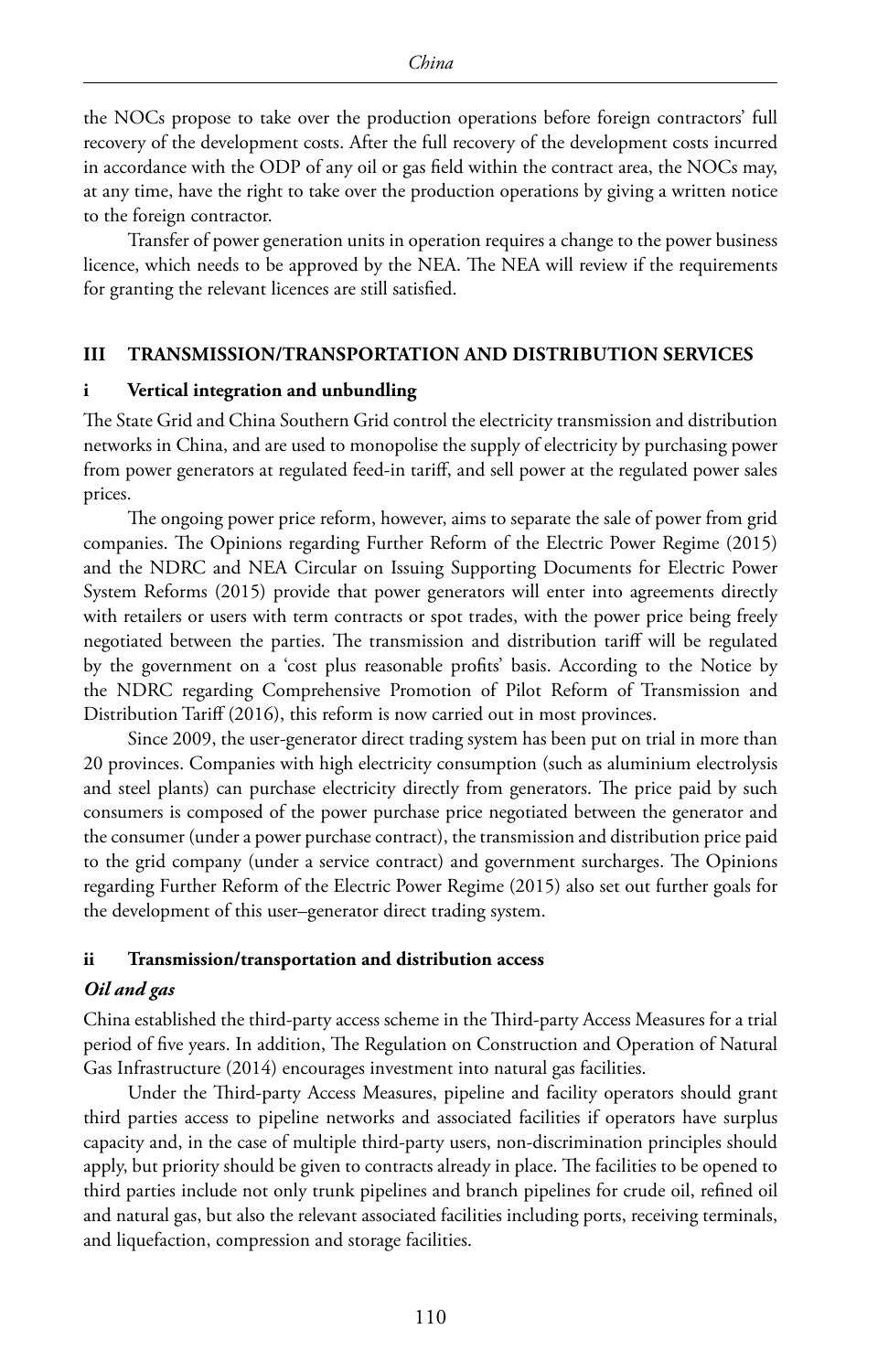#### *Power*

A grid operator must ensure non-discriminatory and fair access of its grid to qualified power plants and disclose the following information to power plants within its network:

- *a* grid structure and line layouts;
- *b* amount and status of transformation facilities;
- *c* total installed capacity;
- *d* power supply and demand and transmission capacity of major lines and outgoing lines; and
- tariffs and prices for inter-provincial power transactions and direct trading.

An interconnection agreement will be entered into by the grid operator and the power generator, specifying terms and conditions including capacity and feed-in tariff.

Grid companies must ensure non-discriminatory and fair access to their grid to qualified power plants.

For renewable power generation (RPG) enterprises, the grid operators are required to:

- *a* build and manage the interconnection system for qualified RPG projects;
- *b* enter into grid connection agreements with qualified RPG enterprises; and
- *c* purchase all the on-grid power generated by these RPG projects at a higher feed-in tariff.

#### **iii Rates**

#### *Oil and gas*

According to Measures for the Administration of Natural Gas Pipeline Transportation Prices (for Trial Implementation) (2016) and Measures for the Supervision and Review of Natural Gas Pipeline Transportation Pricing Costs (for Trial Implementation) (2016), inter-provincial pipeline transportation tariffs are regulated by the NDRC on the 'allowed cost plus reasonable profits' basis. The NDRC completed the costs assessment of 13 interprovincial pipeline systems in August 2017 and published reduced tariffs effective from September 2017. Intra-province pipeline transportation tariffs are regulated by local development and reform commission and are reported to the NDRC annually.

According to the NDRC Circular on Issuing the Guiding Opinions on Strengthening Regulations over the Gas Distribution Price (2017), gas distribution price shall be determined and reviewed separately, following the principle of 'allowed cost plus reasonable profits'. This marks a further big step by the state to achieve the goal of 'regulating middle while liberalising the front and end'.

#### *Power*

In theory, the rates that the grid companies charge end users seek to recover power purchase costs and fees for transportation, distribution and sale services, power losses and the like. However, in practice, the rates are set by the government and vary depending on the type of user and the region.

#### **iv Security and technology restrictions**

Oil and gas pipeline owners and operators have obligations under the Oil and Natural Gas Pipeline Protection Law, including those to patrol, inspect and maintain the pipelines; to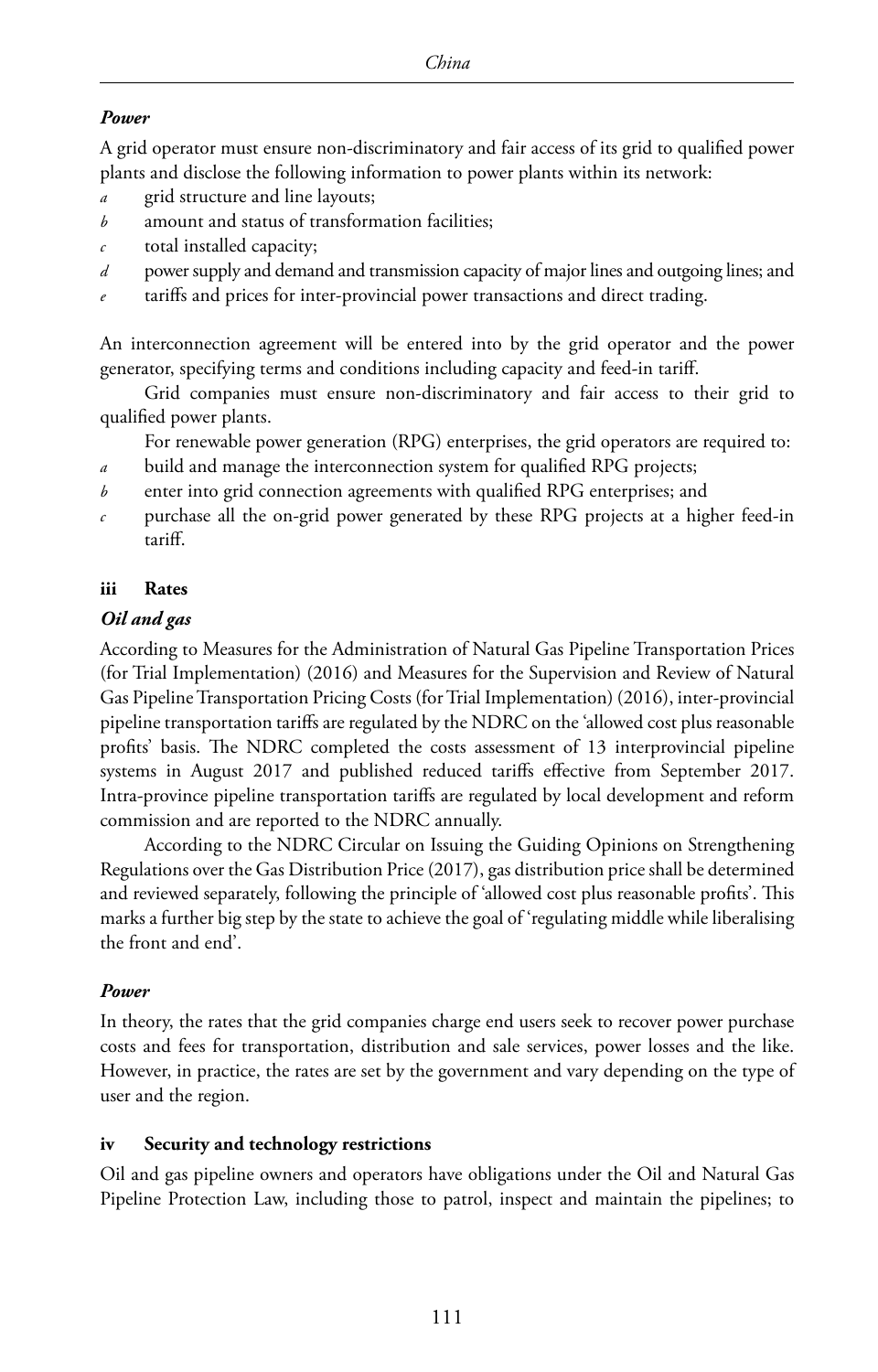upgrade, transform or stop using those pipelines that do not satisfy the safe use requirements in a timely manner; to post, repair or change signs related to the pipeline; and to take effective safety protection measures for a pipeline not in operation.

As gas pipelines are considered to be 'specialised equipment' under the specialised equipment regulatory regime, a pipeline operator is required to hold a Specialised Equipment Registration Certificate. In addition, both natural gas and gas pipelines are considered to be 'hazardous material' under the hazardous material regulatory regime. The 'producer' of hazardous material is required to hold a Production Safety Permit and the 'trader' of hazardous material is required to hold a Hazardous Material Operation Permit. However, it is not clear whether the pipeline owner and operators will be considered producer or trader of hazardous material.

Power grid operators also have security obligations under the Electricity Law. The power grids shall be operated in accordance with the principles of safety, high quality and economy. Power grid operations must be maintained in an uninterrupted and stable way, with a stable supply of electricity guaranteed.

#### **IV ENERGY MARKETS**

#### **i Development of energy markets**

The price of refined oil products is regulated by the NDRC. Gas (including LNG) price used to be heavily regulated by the NDRC, but there has been a steady progress of deregulation. According to an NDRC press release, as of October 2017, the price for 50 per cent of all gas consumption in China is completely deregulated, and 30 per cent is regulated on base-price basis. The remaining 20 per cent is for residential use and the price for this portion is still regulated.

In August 2016, the State Council clearly pointed out in its notice regarding lowering real economic business costs, one of the essential plans is to liberalise the prices in competitive sections (in particular, to speed up market-oriented reform in oil and natural gas). In addition, in the Opinions regarding Further Reform of Oil and Gas Regime (2017), the CCP Central Committee and the State Council further instruct on the market-oriented reform in oil and natural gas, and more supporting policies are expect to be issued in 2018.

As mentioned above, under the current regime, grid companies purchase power from power generation companies at regulated fixed prices and sell power to the customers at regulated fixed prices. Generation is dispatched on a fair and equal basis.

Under the ongoing power price reform, the Chinese government is exploring the possibility of opening up electricity markets. The aim at this stage is to establish a mid-to-long-term market and a spot market.

#### **ii Energy market rules and regulation**

#### *Oil and gas*

To engage in crude oil storage or trading, or refined oil wholesale or retail, a specific business permit issued by MOFCOM is required. There are certain requirements for applicants to obtain a business permit, including a certain amount of registered capital, long-term supply agreements, and stable sales channels and facilities. Foreign-invested enterprises may also apply for permits.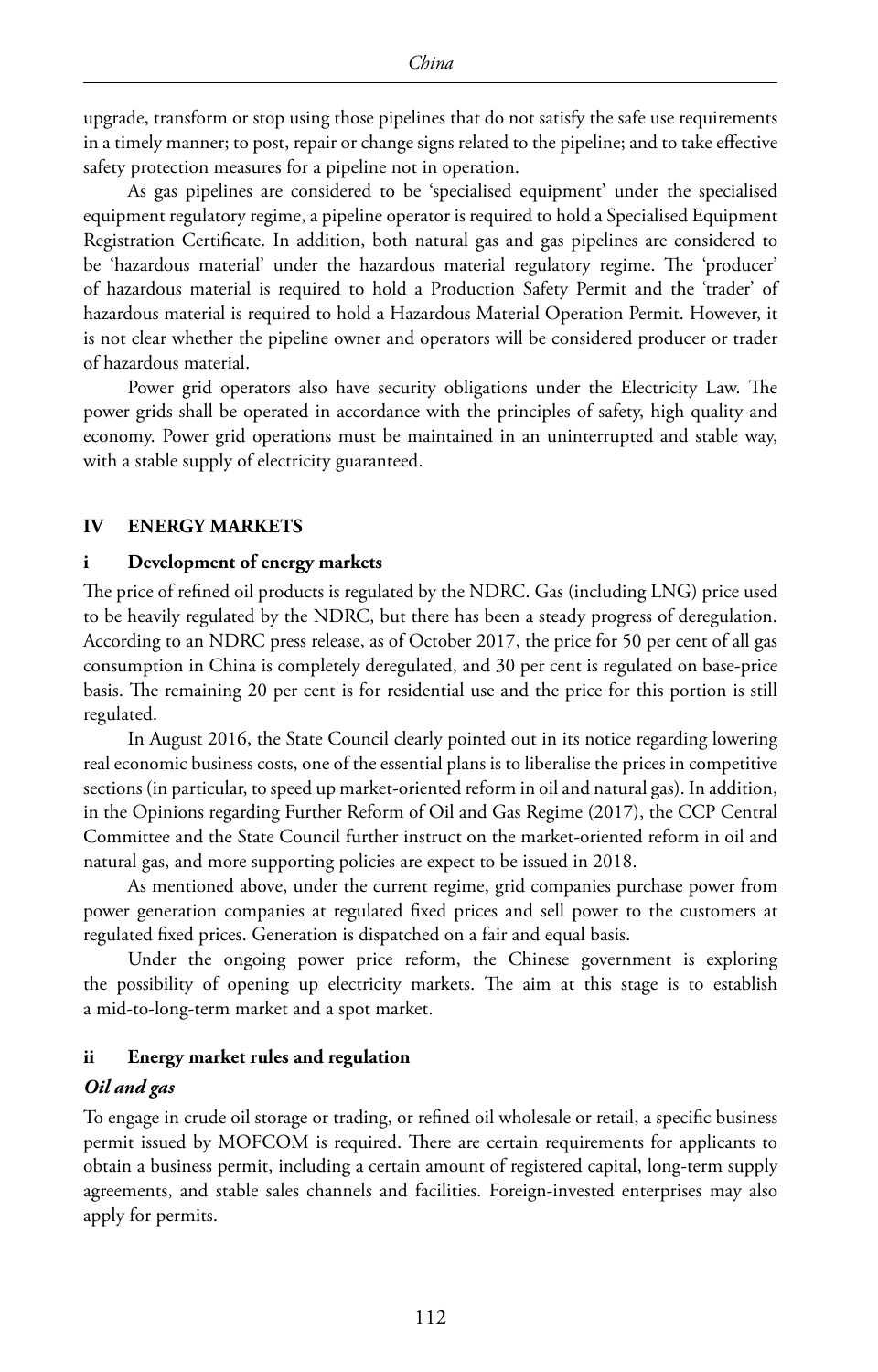State trading enterprises and non-state trading enterprises may engage in the importation of crude oil and refined oil. MOFCOM publishes a list of state trading enterprises, and companies outside that list may become a non-state trading enterprise if they:

- have a foreign trade business qualification;
- *b* satisfy the requirements published by MOFCOM; and
- *c* register with MOFCOM.

Both state trading enterprises and non-state trading enterprises must obtain an import licence issued by MOFCOM. However, non-state trading enterprises shall be subject to import quotas. This quota for the year 2018 is 142.42 million tonnes. In 2015, MOFCOM also issued a notice setting out the detailed requirements for refineries to import crude oil, including requirements regarding equipment, product quality, safety management and personnel.

Use of imported crude oil was previously limited to NOCs. In February 2015, however, the NDRC issued a notice breaking the monopoly. Local refineries can now apply to use imported crude oil if they meet certain requirements, including requirements regarding equipment, product quality and safety management. Thirty-two refineries have obtained a permit from the NDRC to use imported crude oil as of December 2017.

There is no market entry restriction on the import or export of gas or LNG.

In addition, trading of oil and gas requires safety permits under, for example, the hazardous material regulatory regime.

#### *Power*

Sale of power to customers has been largely controlled by the State Grid and China Southern Grid through their subsidiaries. Under the power sector reform, however, we expect to see more participants in the market. Apart from the user–generator direct trading system, the NDRC and NEA Circular on Issuing Supporting Documents for Electric Power System Reforms (2015) also allows independent power supply companies to participate in the market provided that certain conditions, including on total assets, equipment and expertise, and the electric power business licence issued by NEA, are met.

#### **iii Contracts for sale of energy**

#### *Oil and gas*

There are two types of government regulated prices:

- *a* government fixed price; and
- *b* government guidance price.

The former is fixed and there is no flexibility, while the latter is more flexible. Government guidance price can be in the form of:

- *a* a benchmark price with a float range;
- *b* maximum price;
- *c* minimum price;
- *d* the rate of price difference; and
- the profit rate.

When a foreign company invests in upstream oil and gas through the PSC regime, parties would normally agree in the PSC that the NOC will sell the foreign investor's share of oil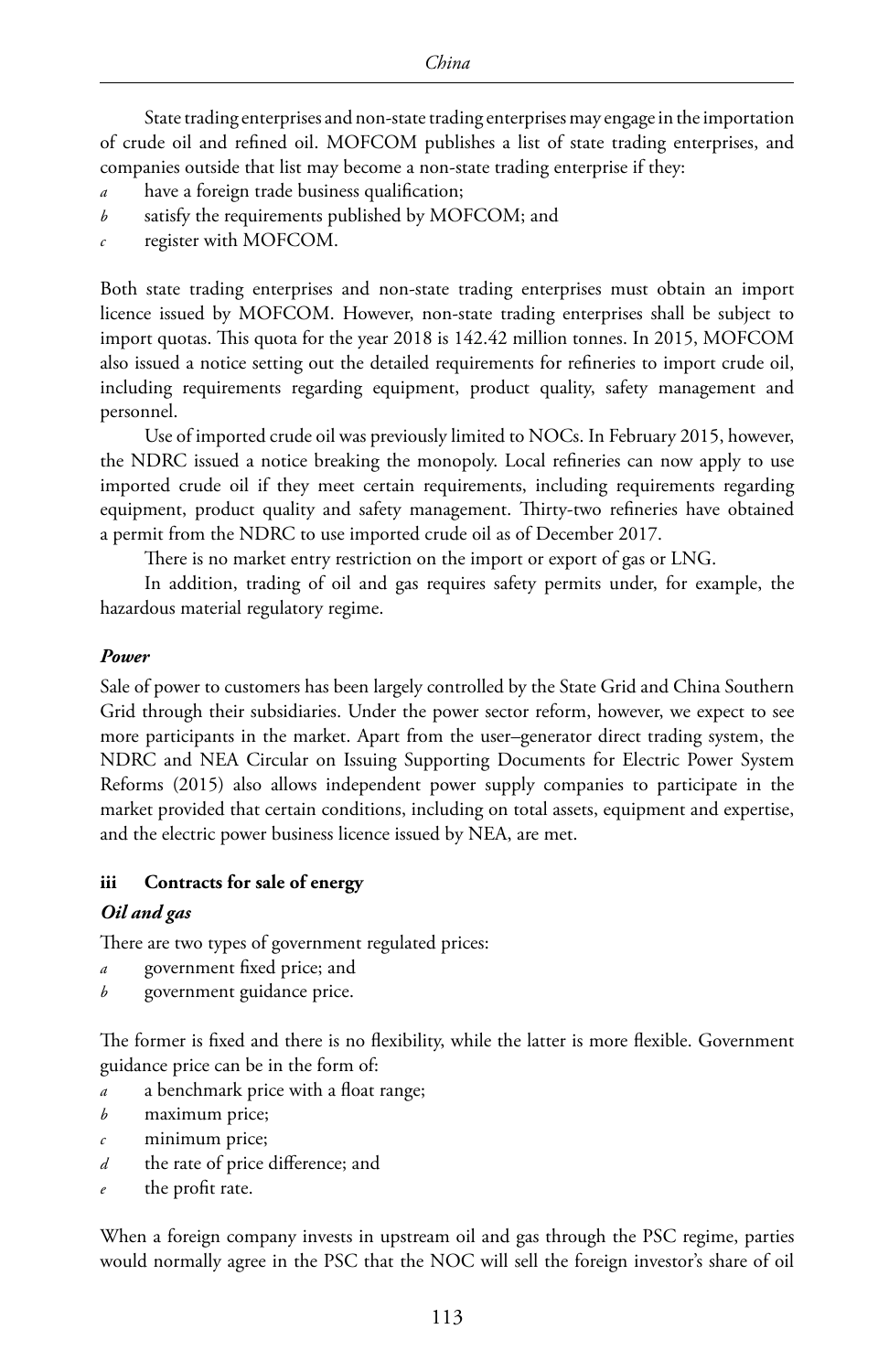and gas on its behalf. Usually the price is determined by reference to the prevailing price in an arm's-length transaction for a long-term sales contract of similar quality of crude oil in the main world oil markets with adjustment to be made for quality, delivery, transportation, payment and other terms, and expressed as 'free on board' price at the delivery point in China.

Upstream crude oil prices and gas prices are not regulated, while refined oil prices and natural gas prices at city gate are subject to government regulation:

- *a* the retail and wholesale of gasoline and diesel, as well as sale of gasoline and diesel to wholesale business, railway customers and transportation customers are subject to the governmental guidance price; and
- *b* the supply of gasoline and diesel for state reserves or Xinjiang Production and Construction Corps as well as the factory price of aviation gasoline are subject to government (fixed) pricing.

The price of gasoline and diesel will be adjusted every 10 business days based on international crude oil price, processing cost, taxes, transmission fees and reasonable profits.

The government provides for base price of natural gas at the city gate (which means parties may negotiate the city gate price and such price shall not exceed 120 per cent of base price) while the ex-factory price can be negotiated between parties. The prices of gas produced from shale gas, coalbed gas, coal gas and imported LNG are deregulated and can be determined by parties. The price for direct sale arrangement between CNPC/Sinopec and industrial users under 'direct supply arrangement' is also deregulated. In order to accelerate the gas price reform, the state started a pilot programme in Fujian province in November 2016, whereby the city gate prices will be determined freely based on negotiation between the supplier (CNPC) and consumers (utilities), and not subject to government regulation.

#### *Power*

To a large extent, the power prices are set by the government, taking into account the power purchasing cost, the loss from power transmission and distribution, power transmission and distribution price and government funds. The prices vary depending on a number of factors including season, peak hour, region and type of user (namely, residential user, agricultural user and industrial and commercial user).

Customers are allowed to participate in the power market if certain criteria are met, and may choose to enter into power purchase agreements with (1) power supply companies, or (2) directly with power generators. The terms and conditions of these agreements can be freely negotiated between two parties.

The Opinions regarding Further Reform of the Electric Power Regime (2015) and the NDRC and NEA Circular on Issuing Supporting Documents for Electric Power System Reforms (2015) set out future steps to further facilitate the reform, including determining qualified generators based on energy conservation and environment protection requirements; expanding the direct trading to power supply companies; and encouraging long-term agreements between generators and customers.

#### **V RENEWABLE ENERGY AND CONSERVATION**

As part of government policies in response to climate change and in line with China's commitments to the international community, the State Council set an objective to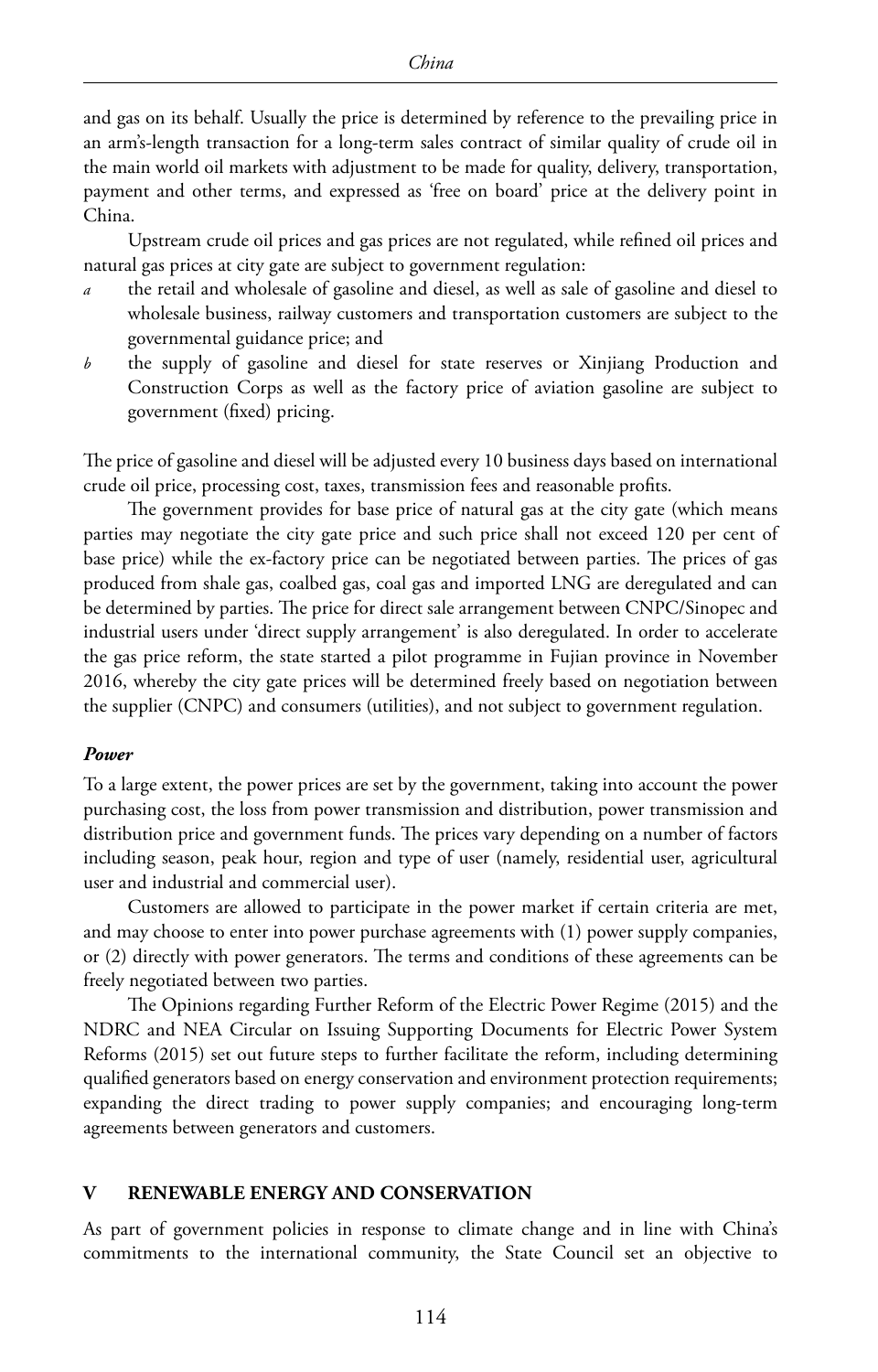control energy consumption to 5 billion tonnes of standard coal in the 13th Five-Year Plan period (2016 to 2020). The NDRC also set Mid-to-Long Term Plans for renewable energy development: 10 per cent of the total energy consumption should be sourced from renewable energy by 2010, and 15 per cent by 2020. The midterm target (10 per cent by 2010) has been achieved. In July 2017, the NEA issued Guidelines of the National Energy Administration on the Implementation of the 13th Five-Year Development Plan for Renewable Energy, listing the overall development plan for wind power, biomass and solar plants for 2017–2020.

In addition, the Chinese government has established a clean development mechanism fund to support construction and industrial activities that are beneficial to strengthen proper responses to climate change since 2010. The construction and operation of power stations using renewable energy is 'encouraged' under the 2017 Catalogue.

Under the current power regime, the government sets higher feed-in tariffs (FITs) to encourage power generation from renewable energy. The table below sets out the feed-in tariffs for wind, biomass and solar power.

| <b>Electricity source</b> | <b>FITs</b>                                                                                                                                                                                                                                                                                                                                |
|---------------------------|--------------------------------------------------------------------------------------------------------------------------------------------------------------------------------------------------------------------------------------------------------------------------------------------------------------------------------------------|
| Wind                      | Onshore project: four tiers ranging from 0.4 yuan/kWh to 0.57 yuan/kWh, depending on project<br>locations (for projects approved after 1 January 2018 and projects approved before 1 January 2018 but not<br>in construction at the end of 2019).<br>Offshore projects: 0.85 yuan/kWh or 0.75 yuan/kWh depending on the distance to shore. |
| <b>Biomass</b>            | $0.75$ yuan/kWh.                                                                                                                                                                                                                                                                                                                           |
| Solar                     | Three tiers ranging from 0.65 yuan/kWh to 0.85 yuan/kWh, depending on project locations, for projects<br>initiating operation from January 2017.<br>For projects initiating operation from January 2018, the FITs range from 0.55 yuan/kWh to 0.75 yuan/<br>kWh.                                                                           |

#### *Other incentives include:*

- *a* surcharges collected from end users, which are used to subsidise the difference between feed-in tariffs and the benchmark price for desulfurised coal generators, operations and maintenance for independent public power systems, and costs for connecting renewable energy generators to power grids;
- *b* favourable loans with financial discounts for renewable energy projects listed in the guidance catalogue for renewable energy industry development;
- *c* subsidies for renewable energy development in areas such as new-energy vehicles, building-integrated solar photovoltaic systems, wind turbines and biomass power generation; and
- *d* tax incentives.

Also, the NDRC approved a nuclear project in March 2015 marking the official relaunch of nuclear projects in China. The Mid-to-Long Development Plan of Nuclear Power by the State Council sets the target for nuclear power at installed capacity of 58 million kW and 30 million kW under construction by 2020, which means a shortfall of 39 million kW. The industry is expecting a large wave of investment into nuclear power in the near future. In March 2016, Shenhua, China's largest coal producer (now part of the State Energy Investment Corporation) was reported to be in talks with leading Chinese nuclear developers China National Nuclear Corporation and China General Nuclear Power Corporation on taking stakes in domestic nuclear projects, as part of its efforts to diversify into cleaner forms of energy. Despite the NEA's earlier plan to promote eight new projects in 2017, no new nuclear projects were actually approved by the State Council during 2016 and 2017.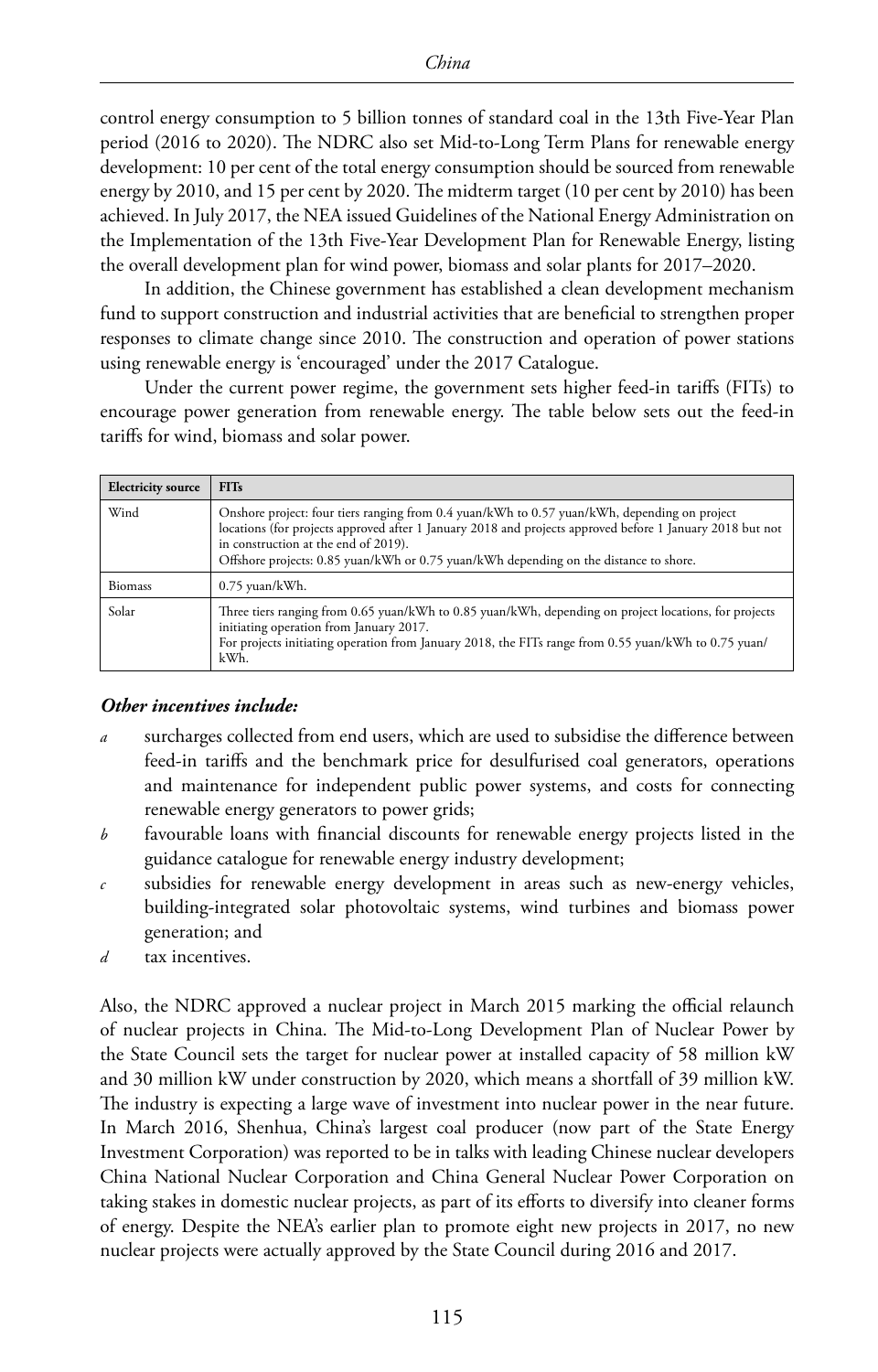In order to help reduce government subsidies to the renewables sector, the NDRC, together with the Ministry of Finance and the NEA, issued a Circular on the Trial Implementation of the Renewable Energy Green Power Certificate Issuance and Voluntary Subscription Transaction System (the Green Power Certificate Circular) in January 2017. According to the Green Power Certificate Circular, solar and wind power producers would apply for and be issued tradeable certificates for the renewable electricity generated by them. End users are encouraged to buy such certificates at an agreed price through negotiation or a bidding process. Solar and wind power producers will not receive a direct subsidy (higher FITs) for the electricity corresponding to the certificates sold. The NDRC indicated that the state may launch a mandatory green certificate scheme in 2018. In July 2017, an official website for trading of the Green Power Certificate was launched. As of October 2017, while over 8 million certificates were issued, only around 20,000 certificates were traded.

Also aiming to promote clean energy, a carbon emissions trading system has been operated on a pilot basis in parallel. In December 2017, the NDRC announced the plan to roll it out to the national level. The interaction and reconciliation between the green certificate regime and the carbon emissions trading system are to be further observed in the future.

#### **VI THE YEAR IN REVIEW**

In February 2017, the State Council released the 13th Five Year Plan for Energy Development (2016 to 2020), listing future energy strategies for an efficient, clean and safe energy system. According to the Plan, the annual primary energy consumption will be capped at an amount equivalent to 5 billion tonnes of standard coal by 2020. The Plan sets goals on future energy structure, with at least 15 per cent of energy supplied from non-fossil fuels, 20 per cent supplied from natural gas and at most 58 per cent from coal by 2020.

China also continues towards achieving the marketisation of its energy supply. Gas price deregulation is the most advanced in progress compared to other subsectors. As of October 2017, the price for 50 per cent of all gas consumption in China is completely deregulated, and 30 per cent is soft-regulated on base-price basis. The remaining 20 per cent are for residential use and only the price for this portion is still regulated. Meanwhile, reform on gas pipeline infrastructures (most notably the third-party access regulations and tariff regulations) secures the foundations of large-scale trading to be emerged. Shanghai Petroleum and Natural Gas Exchange started commercial operation in November 2016, and a second exchange of similar nature was launched in Chongqing in January 2017 and is expected to start trading in early 2018. The deregulation of gas price coincides with a jump in gas demand. In 2017, the total gas consumption increased 15.3 per cent from 2016, to 237.3 billion cubic meters. This shooting demand, coupled with an insufficient capacity of gas storage and LNG importation infrastructure, caused a severe gas shortage during winter 2017–2018 in China, which pushed up the entire northern Asia LNG spot market. The gas shortage has drawn further attention to the need of further development of, and third-party access to, gas infrastructures.

In 2017, the Chinese coal mine industry continued to focus on reducing excessive industrial capacity by closing small local coal mine companies and reorganising big coal mine SOEs. The NDRC also emphasised that its goal in the near future is to promote industry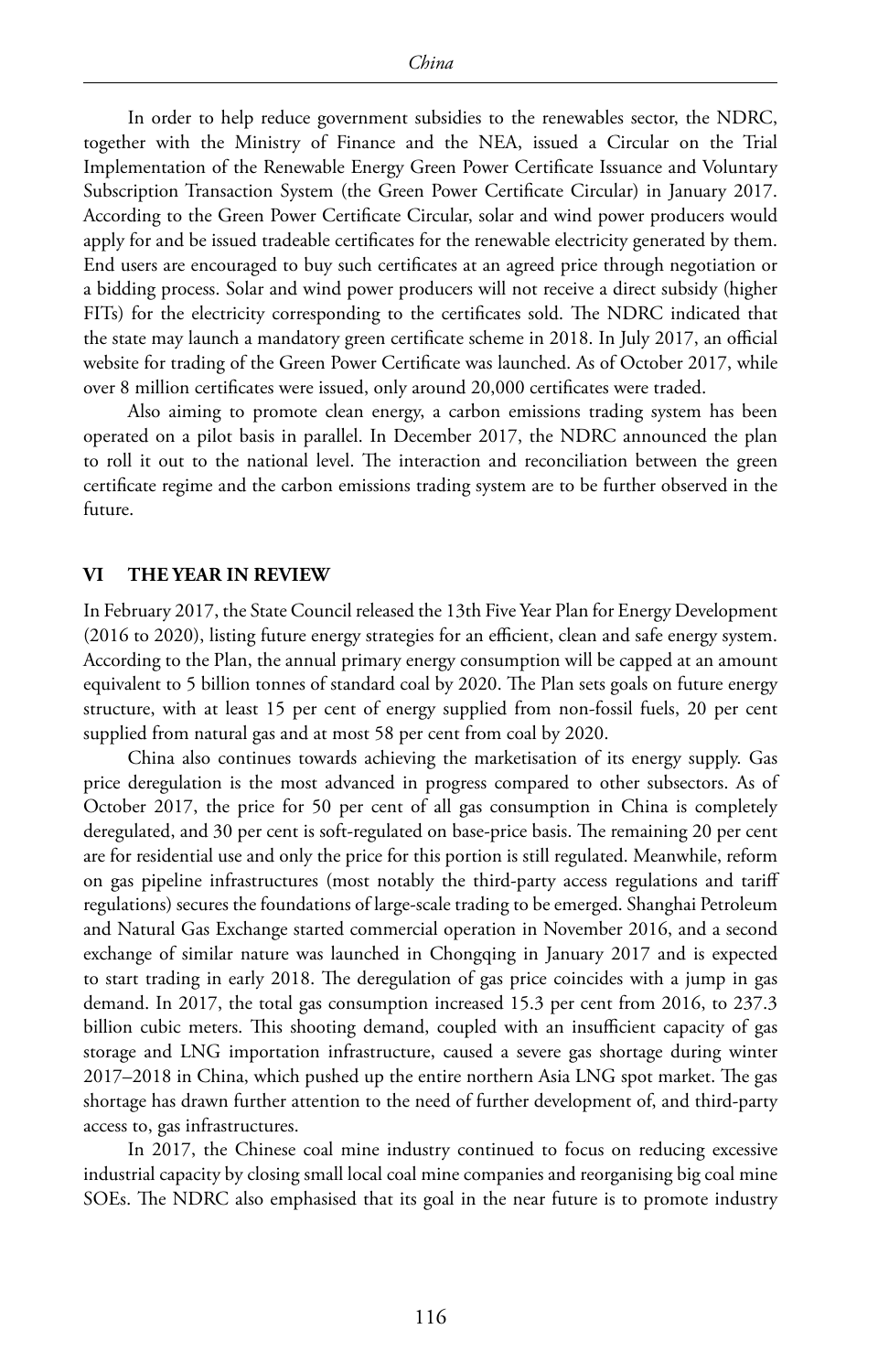upgrading and transformation by reorganising big coal mine SOEs. Such an industry goal is consistent with the 13th Five Year Plan for Energy Development (2016 to 2020), pursuing a more efficient, clean and safe energy system in China.

The year 2017 also saw major players in the power sector consolidating, underscored by the Chinese government's grand plan to improve the efficiency and competiveness of SOEs. Most notably, Shenhua and Guodian merged into the State Energy Investment Corporation, creating a giant with the largest amount of coal-fire installed capacity and the largest renewable installed capacity in the world. China Power Investment and SNPTC merged into the State Power Investment Corporation, becoming the only energy group in China operating all types of hydro, coal-fire, nuclear and renewable power plants. On the nuclear side, China National Nuclear Corporation (CNNC) acquired and absorbed China Nuclear Engineering and Construction Group Corporation (CNECC), consolidating the resources to push forward with the going-out of China's nuclear technology.

#### **VII CONCLUSIONS AND OUTLOOK**

The regulatory environment is changing fast in China, and the energy sector is no exception. Both the economic restructuring plan and the development of green-energy technology have had a profound influence on the energy industry. Various stakeholders and their demands contribute to innovation in the industry, while also adding complexity to the reform process. With reforms taking place in the regulatory regime and the restructuring of the market ongoing, it is vital to keep a close eye on energy regulations in China.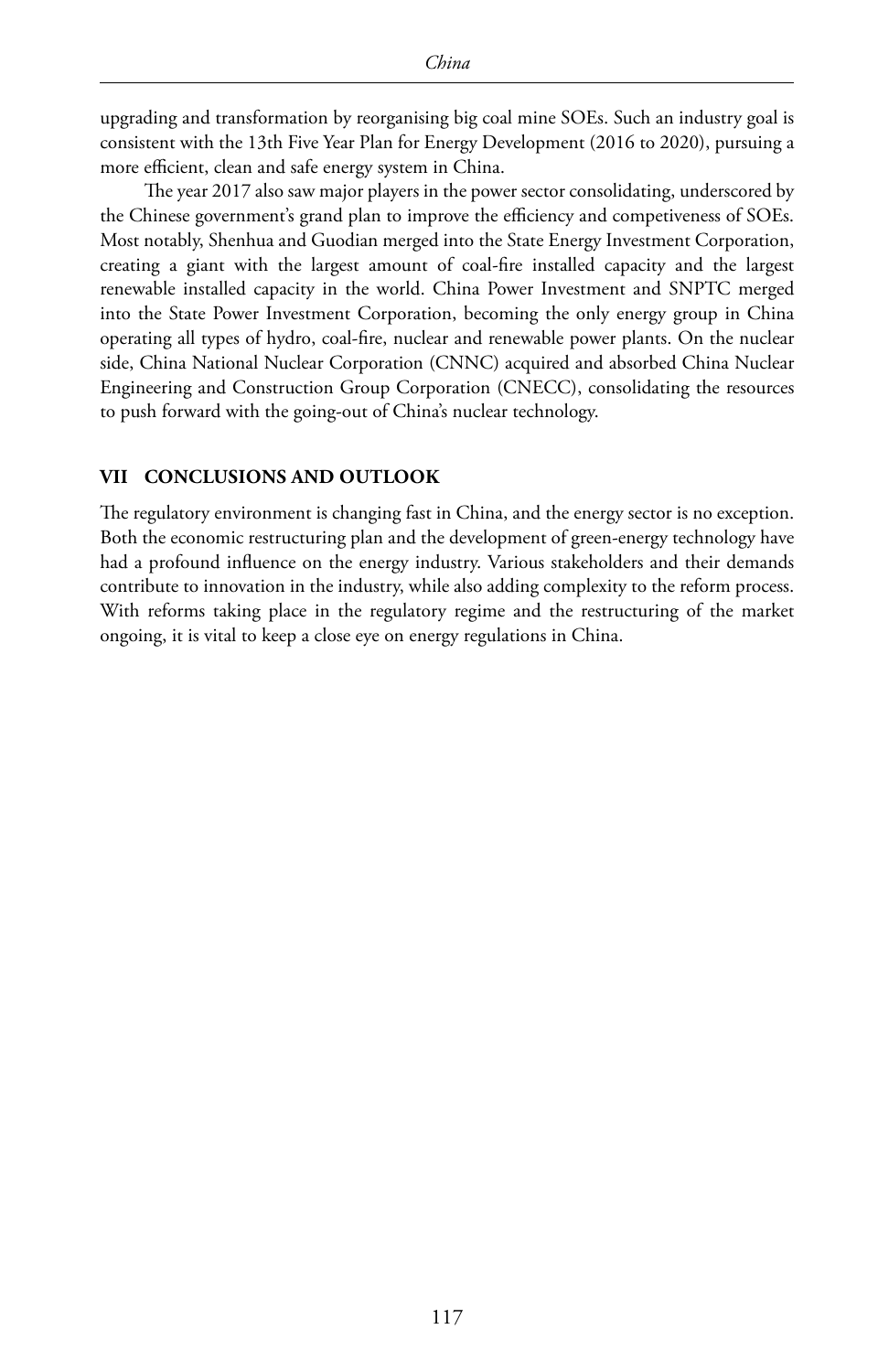# ABOUT THE AUTHORS

#### **MONICA SUN**

#### *Herbert Smith Freehills LLP*

Monica Sun, part of Herbert Smith Freehills' global energy practice in Beijing, has experience of advising on oil and gas (including LNG), power, renewables, mining, infrastructure projects and transactions around the world, in particular advising major PRC companies on their outbound investment. Her clients include major Chinese state-owned enterprises such as Sinopec, CNOOC, CNPC, State Grid, Huaneng, Huadian, Shenhua, Minmetals, SRF, Power China, CMC and CMEC. Her practice covers M&A, joint venture, project development and project finance, private equity investment, corporate and corporate finance. She also has considerable experience in advising foreign clients on doing business in China. Monica has advised on acquisitions and projects in jurisdictions including China, Australia, Indonesia, Africa, the former Soviet Union, South America, the United Kingdom and other key markets along the routes of the Belt and Road Initiative.

#### **JAMES ZHANG**

#### *Herbert Smith Freehills LLP*

James Zhang is a member of Herbert Smith Freehills' global energy practice in Beijing. He has worked across Herbert Smith Freehills' offices in London, Hong Kong and Beijing and is admitted as a solicitor of England and Wales. James has advised clients on upstream oil and gas (including LNG) projects in Africa, the United Kingdom, North and South America, Southeast Asia, the Middle East, Australia and Greater China, in respect of equity M&A, project development, project operation, facility tie-in and joint venture arrangements. James also has extensive experience in project development and finance on power, roads and railway projects in multiple jurisdictions.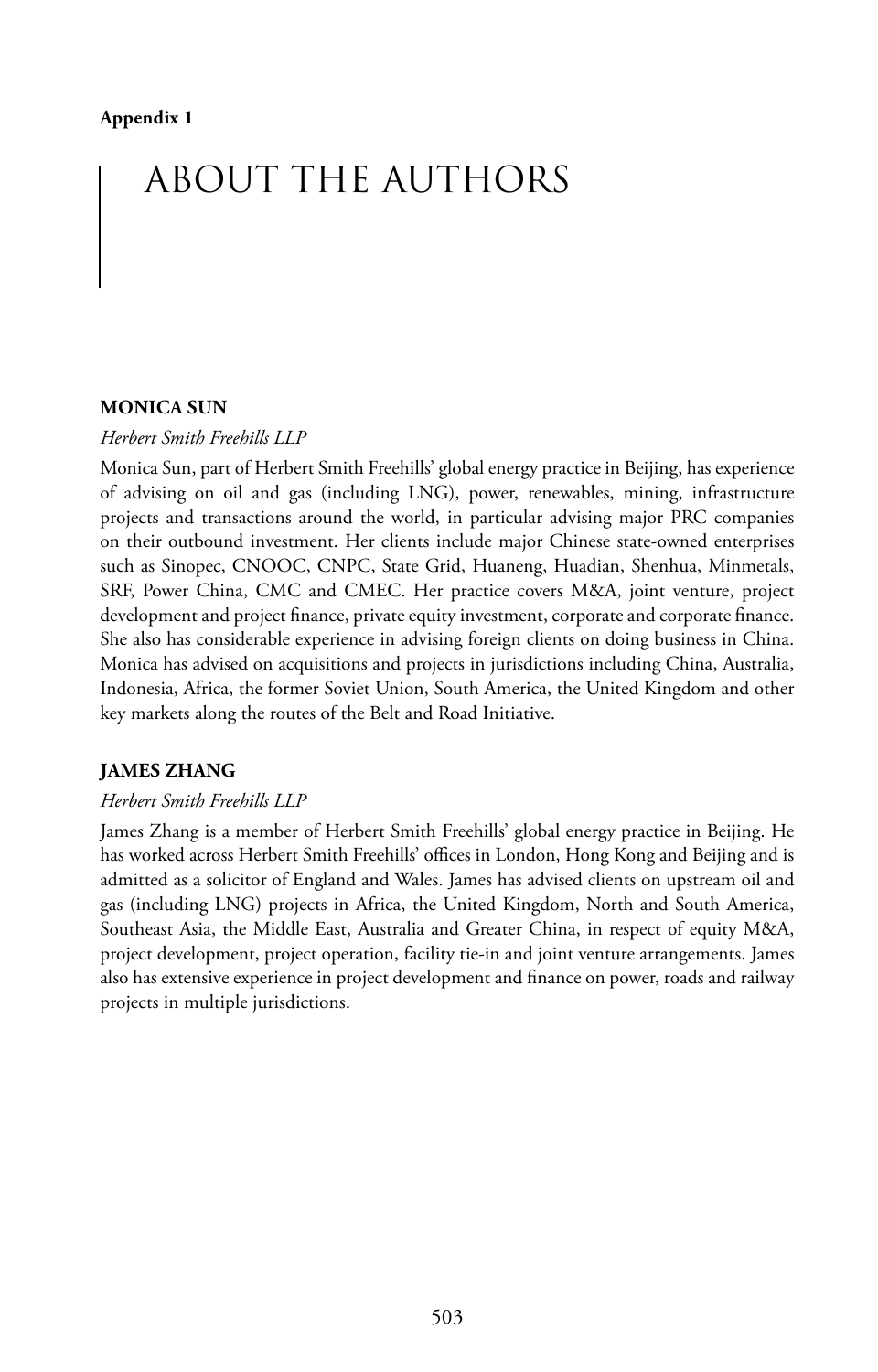#### **HERBERT SMITH FREEHILLS LLP**

28th Floor Office Tower Beijing Yintai Centre 2 Jianguomenwai Avenue Chaoyang District Beijing 100022 China Tel: +86 10 6535 5000 Fax: +86 10 6535 5055 monica.sun@hsf.com james.zhang@hsf.com www.herbertsmithfreehills.com